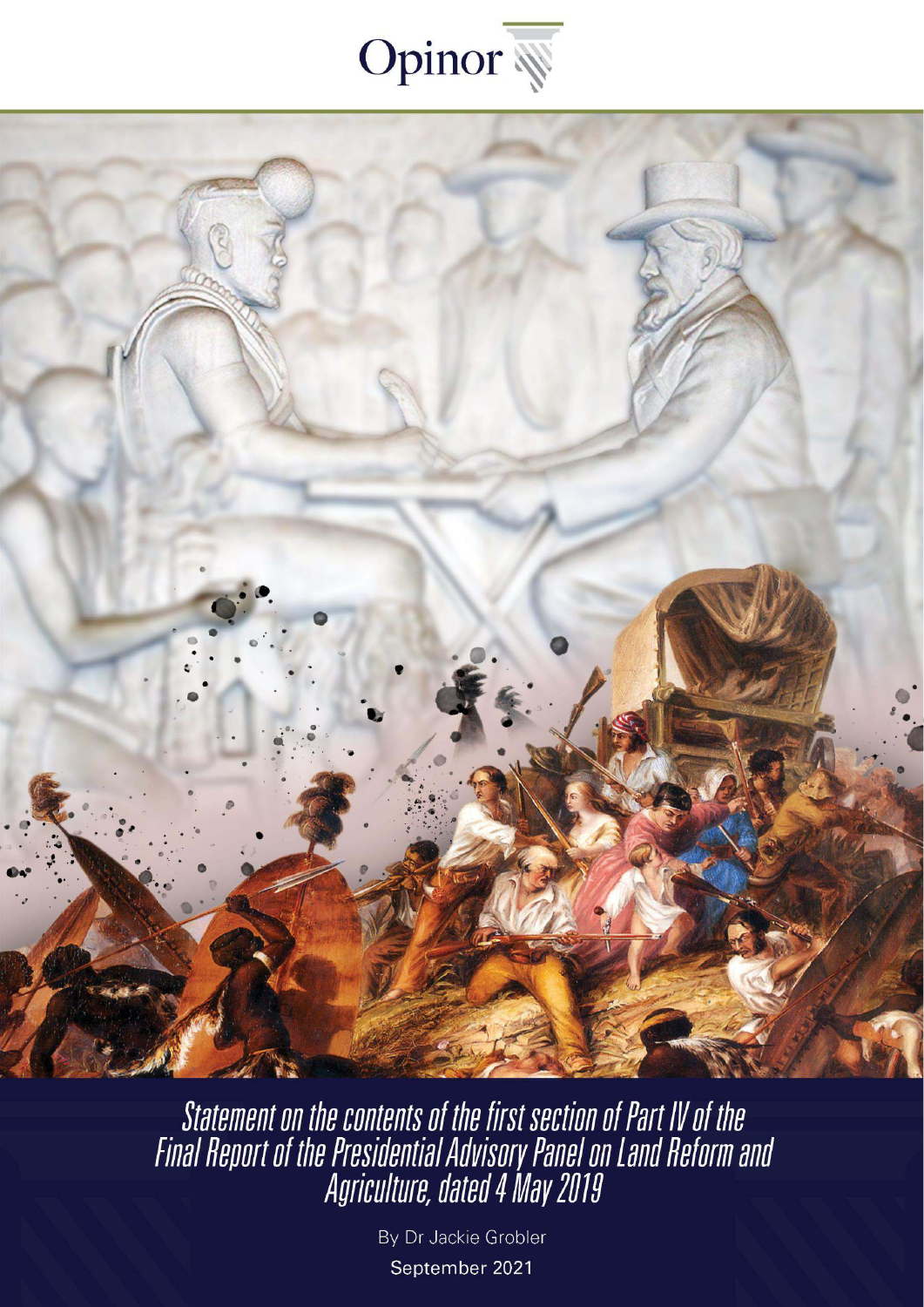In this statement, the "HISTORICAL CONTEXT" section of the report, which is titled "HISTORICAL CONTEXT: The Conquest of the land of the African people by Europeans in South Africa", will be referred to as the *Final Report*.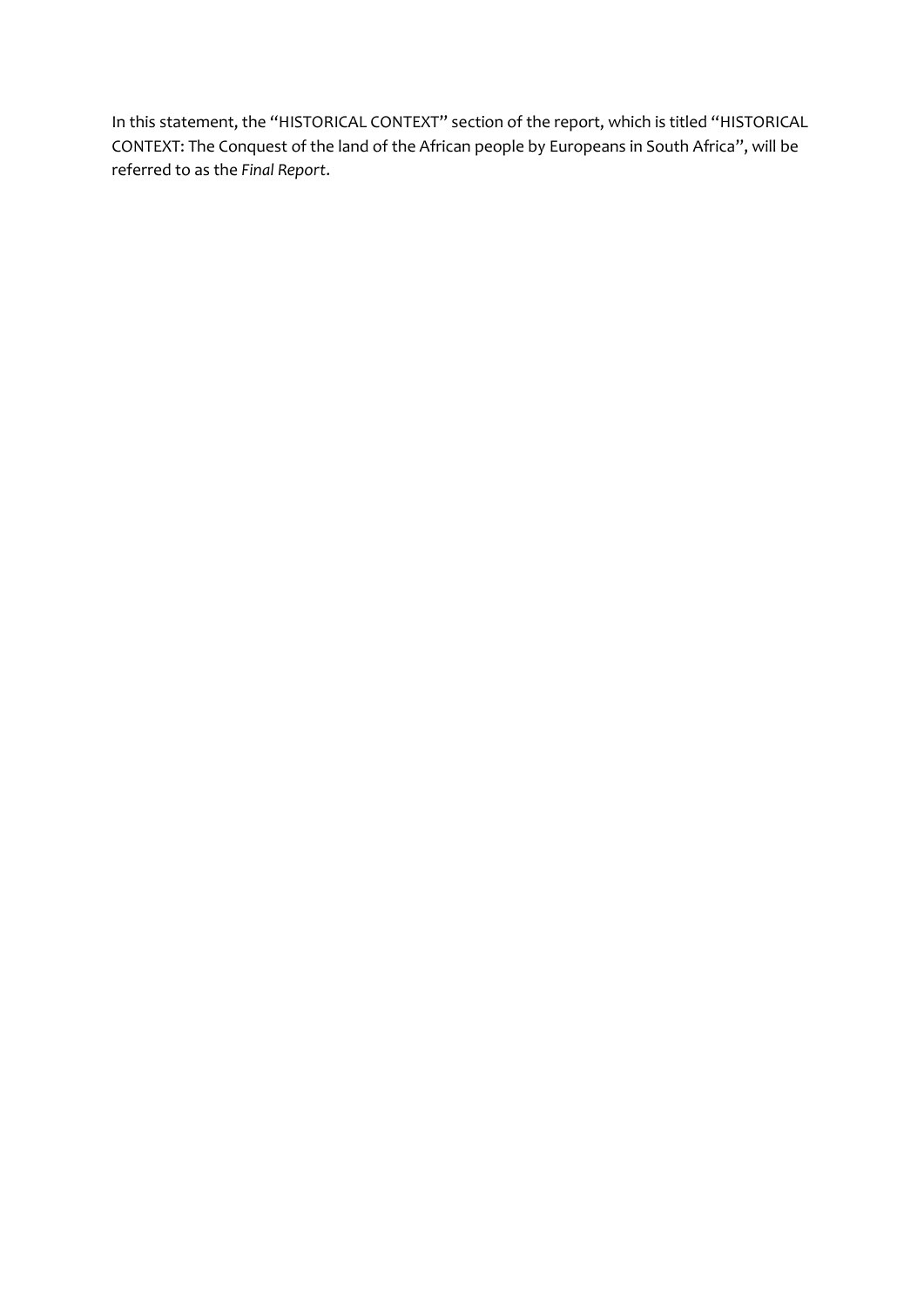## **Content**

| Detailed comment on the first part of the historical context section of the Final report, titled |
|--------------------------------------------------------------------------------------------------|
|                                                                                                  |
|                                                                                                  |
|                                                                                                  |
|                                                                                                  |
| C: The European invasion of KwaXhosa territory (Eastern Cape) 1778-1878 14                       |
|                                                                                                  |
| E. The British invasion of the Zulu Kingdom North of the Thukela and Mzinyathi Rivers - 1879 20  |
|                                                                                                  |
|                                                                                                  |
|                                                                                                  |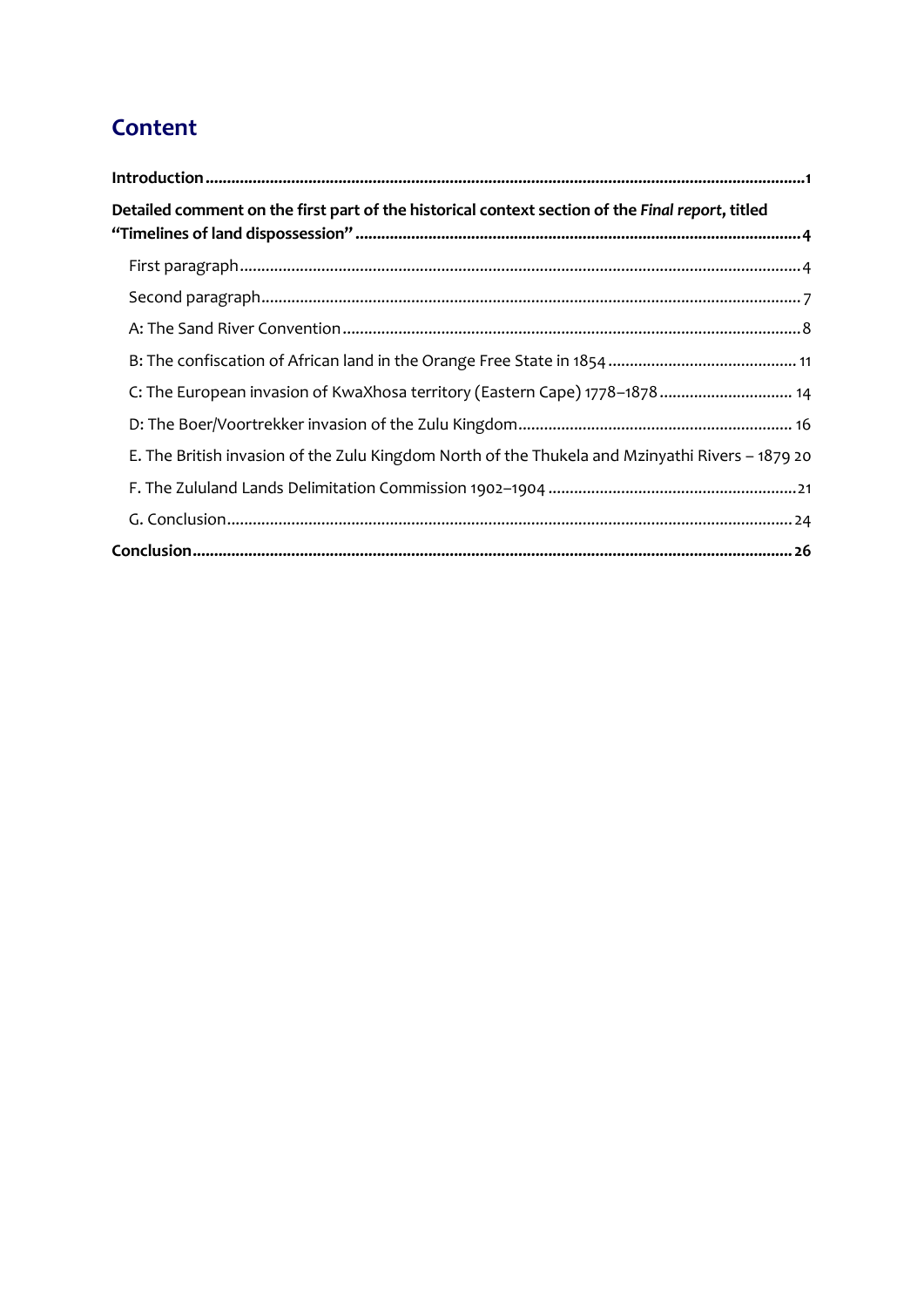# **Acronyms used in this statement**

| <b>CBO</b>   | Community-based organisation                                                  |
|--------------|-------------------------------------------------------------------------------|
| <b>OFS</b>   | Orange Free State                                                             |
| <b>ORS</b>   | Orange River Sovereignty                                                      |
| <b>SANAC</b> | South African Native Affairs Commission                                       |
| UK           | United Kingdom of Great Britain and Northern Ireland                          |
| <b>VOC</b>   | Vereenigde Oost-Indische Compagnie (English: United Dutch East India Company) |
| <b>ZAR</b>   | Zuid-Afrikaansche Republiek                                                   |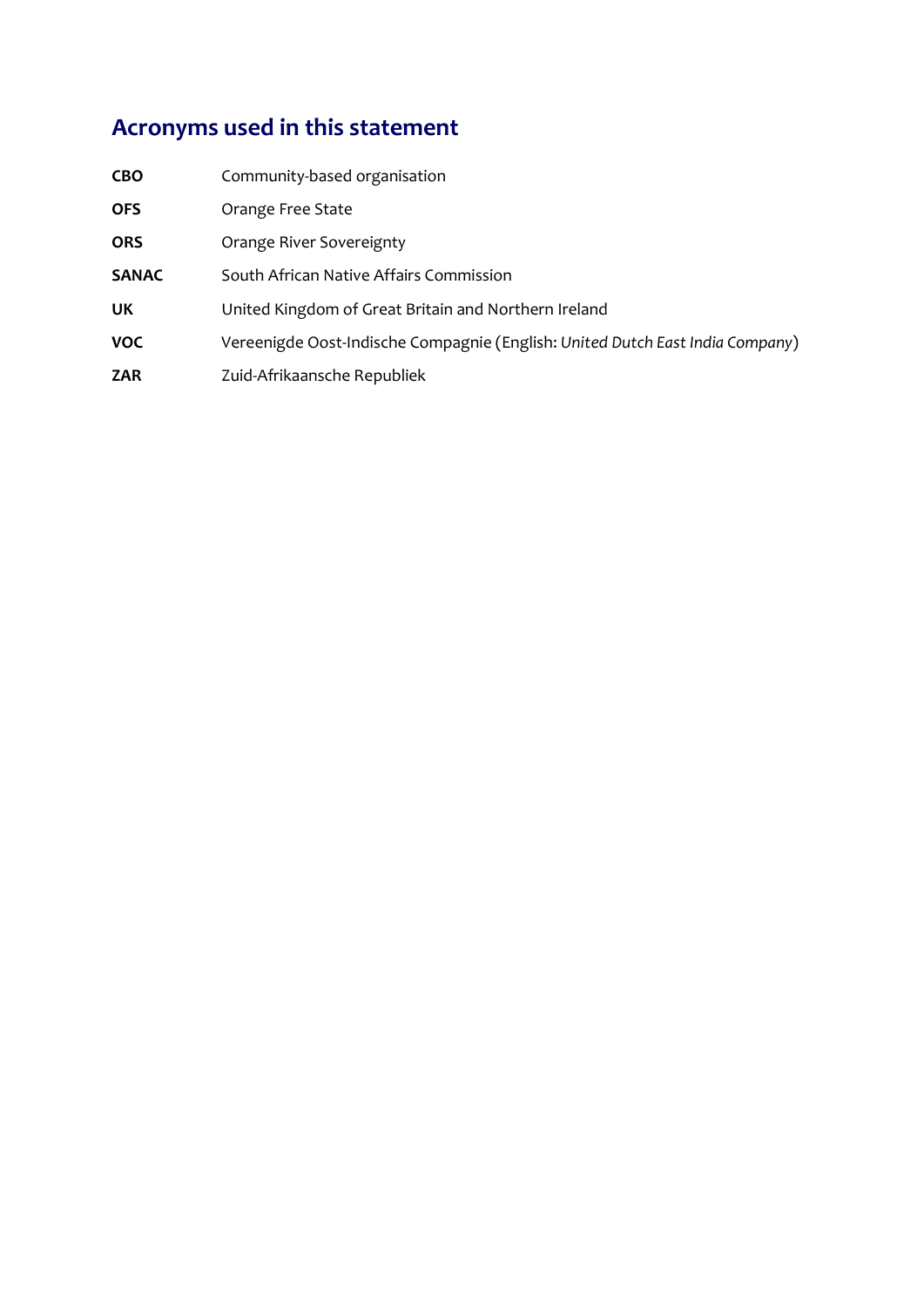## <span id="page-4-0"></span>**Introduction**

In a land audit report that was published by the Department of Rural Development and Land Reform in November 2017, it is stated that there are a total of 121 924 881 hectares of land in the country. Of that, 114 223 276 hectares are registered at the Deeds Office, while the rest is unregistered trust state land in the Eastern Cape and Limpopo. The land audit also found that individuals owned 39%, trusts 31%, companies 25%, community-based organisations (CBOs) 4% and co-ownership 1% of the registered land. The same individuals owned most of these companies, trusts and CBOs. Of the registered land 111 025 515 hectares (or about 97%) was regarded as farms and agricultural holdings, and 3 197 760 hectares (or 3%) as urban areas. The land audit found that people who are regarded as white<sup>1</sup> owned 26 663 144 hectares (or 72%) of the total of 37 031 283 hectares of the land regarded as farms and agricultural holdings owned by individual landowners; followed by 5 371 383 hectares (or 15%) owned by Coloureds; 2 031 701 hectares (or 5%) owned by Indians; 1 314 874 (or 4%) owned by Africans; and 4% owned by others. The authors of the *Land Audit Report* recommended that the injunction of the Constitution – that South Africa belongs to all – had to be translated into a lived experience for the majority of South African citizens, i.e. that land had to be vested as the common property of the people of South Africa as a whole.<sup>2</sup>

At its 54th National Conference in December 2017, the ruling ANC adopted a policy that land should be expropriated without compensation. Subsequent statements by ANC leaders made it clear that what was meant was the expropriation of white farmers. Thus Cyril Ramaphosa, the newly elected ANC President, said early in 2018 that the taking of land owned by white farmers should increase food production:<sup>3</sup>

South Africa could turn into the ultimate paradise if the implementation of the policy of expropriation of land without compensation leads to higher food production.

Deputy President David Mabuza threatened white farmers with a "violent takeover" should they not volunteer some of their land.<sup>4</sup> In February 2018 the South African Parliament adopted a motion that a process had to be started to amend section 25 (the property right clause) of the South African Constitution to allow for the expropriation of land without compensation. The motion specifically stated that expropriation should take place in recognition of what was called "the original sin of land dispossession" and should ensure "that the land is returned to those from whom it was taken under colonialism and apartheid ..."<sup>5</sup> During the debate on the motion,

<sup>1</sup> Since there is no population registration act, the classification of people according to race depends on perceptions rather than legal foundations.

<sup>2</sup> Department of Rural Development and Land Reform. 2017. *Land Audit Report*. P.2. Available at

[https://www.gov.za/sites/default/files/gcis\\_document/201802/landauditreport13feb2018.pdf.](https://www.gov.za/sites/default/files/gcis_document/201802/landauditreport13feb2018.pdf) Accessed on 7 April 2021.

<sup>&</sup>lt;sup>3</sup> Network24. 2018. Taking land should increase food production – Ramaphosa. News24, 7 January. Available at [https://www.news24.com/news24/SouthAfrica/News/taking-land-will-turn-sa-into-the-garden-of-eden-ramaphosa-20180107.](https://www.news24.com/news24/SouthAfrica/News/taking-land-will-turn-sa-into-the-garden-of-eden-ramaphosa-20180107)  Accessed on 18 August 2021.

<sup>4</sup> Ndaba, B. 2018. *Mabuza appeals to white farmers to share their land. IOL*, 7 April. Available at [https://www.iol.co.za/news/politics/mabuza-appeals-to-white-farmers-to-share-their-land-](https://www.iol.co.za/news/politics/mabuza-appeals-to-white-farmers-to-share-their-land-14299969?utm_source=facebook&utm_medium=social&fbclid=IwAR2f5rSEp_wPnKfFFdrPihVtyAUhpj1iH9YIfam0shKAHdOhzrFZSYaYb_Y)[14299969?utm\\_source=facebook&utm\\_medium=social&fbclid=IwAR2f5rSEp\\_wPnKfFFdrPihVtyAUhpj1iH9YIfam0shKAHdOhzrFZS](https://www.iol.co.za/news/politics/mabuza-appeals-to-white-farmers-to-share-their-land-14299969?utm_source=facebook&utm_medium=social&fbclid=IwAR2f5rSEp_wPnKfFFdrPihVtyAUhpj1iH9YIfam0shKAHdOhzrFZSYaYb_Y) YaYb Y. Accessed on 18 August 2021.

<sup>&</sup>lt;sup>5</sup> Politicsweb. 2018. NA adopts EFF motion, amended by ANC, on EWC. 27 February. Available at [https://www.politicsweb.co.za/documents/na-adopts-eff-motion-amended-by-anc-on-ewc.](https://www.politicsweb.co.za/documents/na-adopts-eff-motion-amended-by-anc-on-ewc) Accessed on 7 April 2021.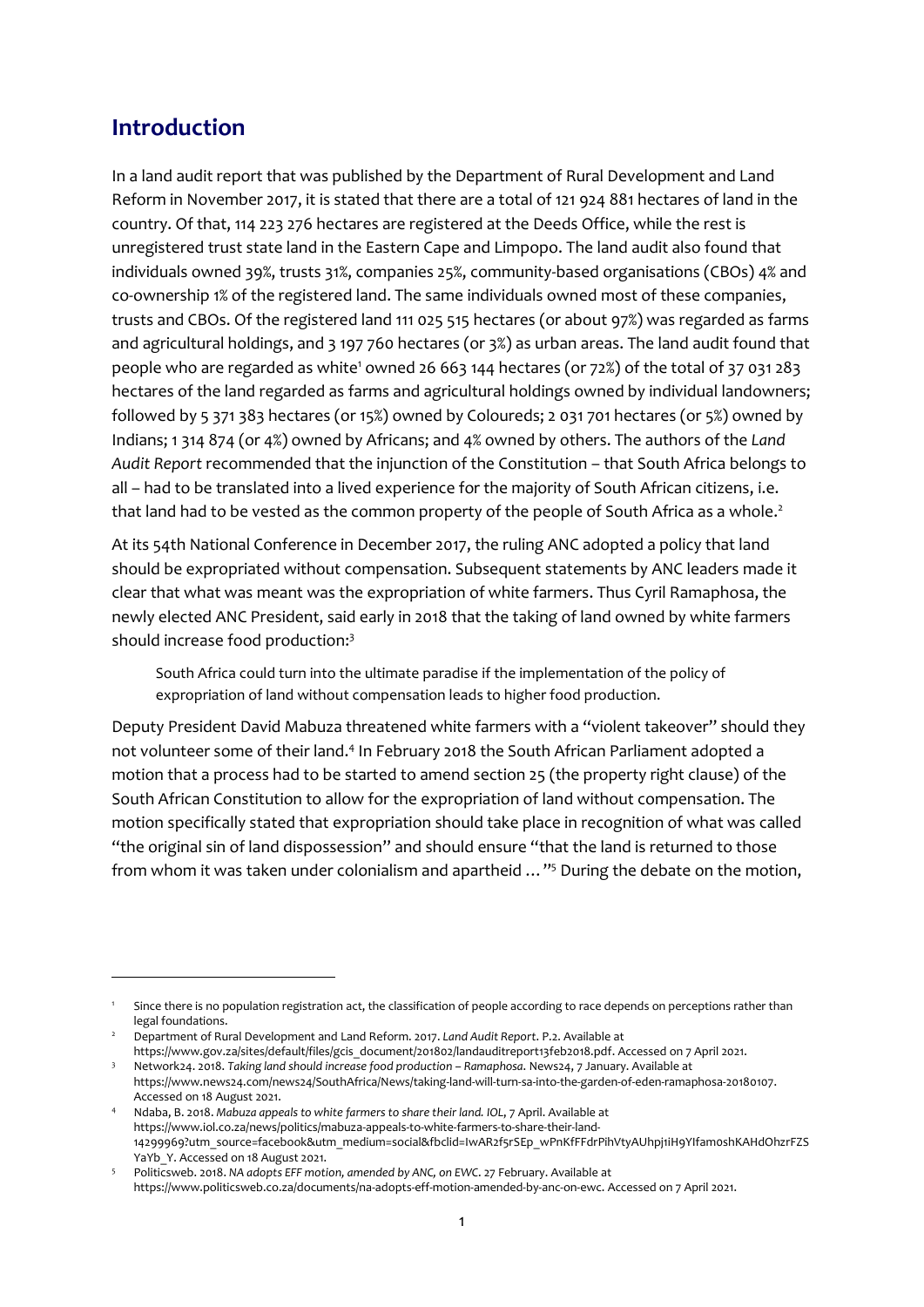the leader of the EFF, Julius Malema, who originally introduced the motion, made the following comment about the history of South Africa:<sup>6</sup>

Van Riebeeck, a first descendent [sic] of the Dutch to arrive in the Cape would later lead a full-blown colonial genocide, antiblack land dispossession criminal project […]

President Cyril Ramaphosa appointed the Presidential Advisory Panel on Land Reform and Agriculture in September 2018 to provide independent advice to the Inter-Ministerial Committee on Land Reform.<sup>7</sup> The Panel submitted its *Final Report* to the President on May 2019. Part four of the *Final Report* is titled "The Context and the first section of this part Historical Context". This statement only contains comments on this section of the *Final Report*.

When reading the "HISTORICAL CONTEXT" section of the *Final Report*, one soon gains the impression that it was written in a hasty and careless manner. It is indeed in the form of a rough draft rather than a properly finalised document. One also gains the impression that the authors of this section of the *Final Report* intended to keep it as brief as possible and avoided discussing any contentious historical issue in any detail. As a result, the *Final Report* 1) contains no recognition of the complexities involved in the interaction between human communities, 2) often fails to provide any proof to back up statements, and 3) contains assumptions rather than factual statements on many contentious issues. A number of reasons can be advanced for these assertions:

- 1. Numerous factual errors were made, which will be indicated in the detailed comment which follows on this introduction.
- 2. In some cases, the justification for specific statements included in the *Final Report* is provided in the form of references to the sources of information, as one would expect to find in a report of this importance. However, in the vast majority of cases, starting in the very first paragraph, questionable statements are made without any references to indicate the source used by the authors of the *Final Report*.
- 3. The authors of the *Final Report* are often inaccurate and also inconsistent in their use of terminology. Thus, the *Final Report* sometimes refers to the United Kingdom (UK) as *Great Britain* or *Britain* (which is acceptable practice in professional writing), but then at times, the name *England* is used when writing about the UK. England is only a part (similar to a province) of the United Kingdom of Great Britain and Ireland, which was formed in 1707, and is currently officially called the United Kingdom of Great Britain and Northern Ireland.
- 4. After explaining the origins of the present-day Afrikaners in a rather haphazard way in the second paragraph of the *Final Report*, the authors of the *Final Report* nevertheless often use the term *Europeans* when writing about the Boers/Afrikaners. This creates the impression that the Boers/Afrikaners were/are foreigners, even though the vast majority of them had by the end of the 19th century been living in South Africa for ten or more generations. At its worst, the use of the term *Europeans* when writing about Boers/Afrikaners can be regarded as an intentional distortion of historical reality.

<sup>6</sup> Politicsweb. 2018. *Full transcript of the debate on EFF's motion on EWC*. Available a[t https://www.politicsweb.co.za/documents/full](https://www.politicsweb.co.za/documents/full-transcript-of-debate-on-effs-motion-on-ewc)[transcript-of-debate-on-effs-motion-on-ewc.](https://www.politicsweb.co.za/documents/full-transcript-of-debate-on-effs-motion-on-ewc) Accessed on 7 April 2021.

<sup>7</sup> Advisory Panel on Land Reform and Agriculture. 2019. *Final report of the Presidential Advisory Panel on Land Reform and Agriculture*, p. iii ,Available a[t https://www.gov.za/sites/default/files/gcis\\_document/201907/panelreportlandreform\\_0.pdf.](https://www.gov.za/sites/default/files/gcis_document/201907/panelreportlandreform_0.pdf) Accessed on 7 April 2021.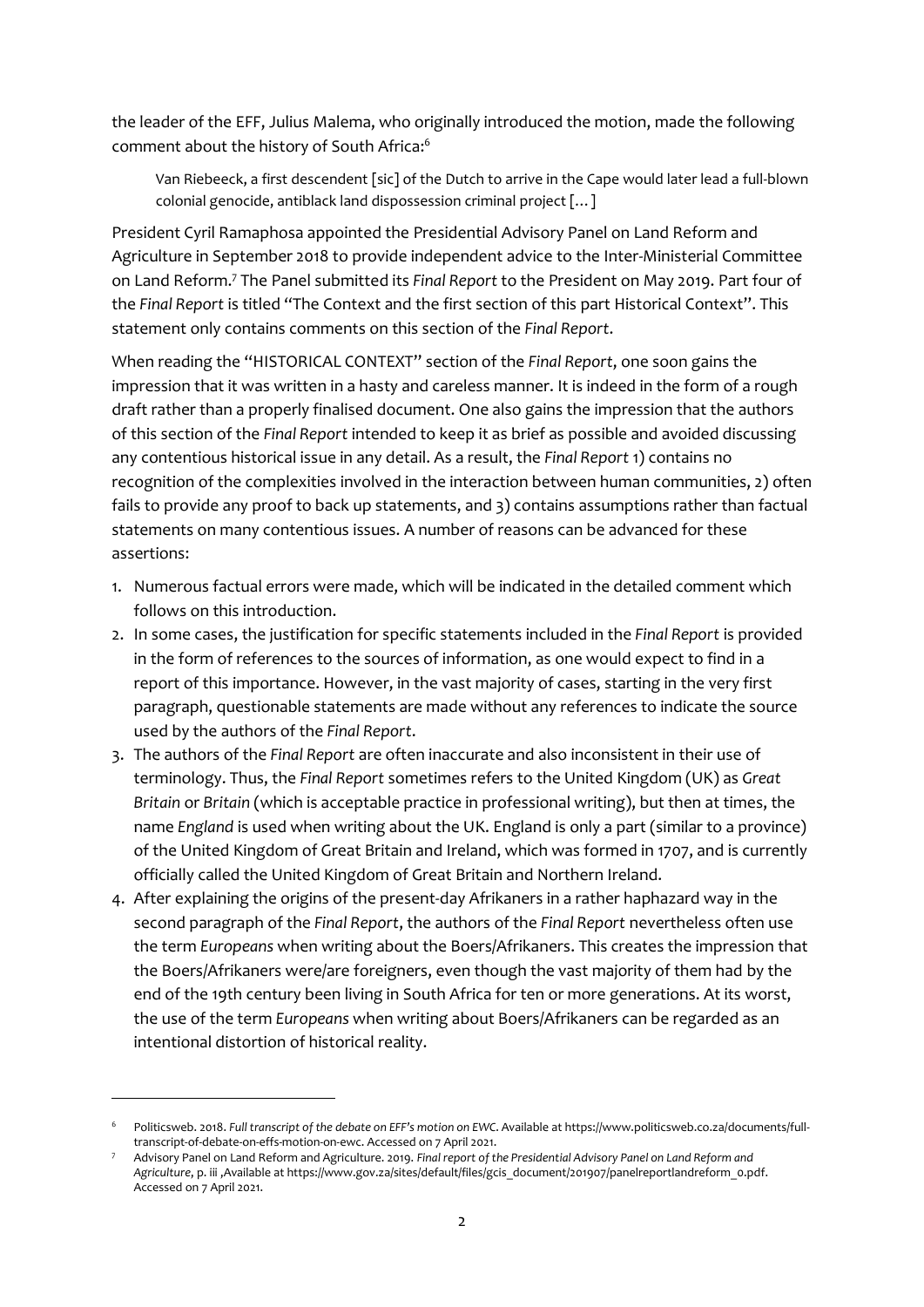- 5. The authors of the *Final Report* are sometimes lured into making gross generalisations when they are carried away by their own poetical language. Thus, they allege that Africans in the Free State were after 1854 "driven out of their arable agricultural and pastoral lands … to the barren, broken, hilly and mountainous areas". Similar statements, which are also flagrant generalisations, are made about the Eastern Cape, where the *Final Report* states that "Africans were driven into the barren, mimosa-ridden and hilly areas ..." and about Natal in 1846, where the land set aside for the Zulu people was, according to the *Final Report*, "impoverished, mountainous, barren, hilly and mimosa-ridden." Parts of the areas into which some indigenous communities were allegedly thus driven certainly were hilly and rocky, but other parts included some of the best agricultural land in South Africa. Comment will be made on these statements in the detailed analysis of the *Final Report,* which follows this introduction.
- 6. The authors of the *Final Report* are not consistent in their use of measurements and use outdated and foreign concepts rather than metric measurements, which have been the standard in South Africa for the past 50 years. Thus, they report in one paragraph that "2 000 000 acres of land [was] set aside for the Zulu people" and in the next paragraph that "700 sq. miles" was ceded to the Boers. Very few South Africans have any idea about the surface area that is covered by an acre or by a square mile. One would have expected the size of territories to have been given in either hectares or square kilometres.
- 7. It is often claimed in the field of historical writing that the objectives of the author(s) of a historical report can be gauged more accurately by taking note of what they exclude from their report than by taking note of what they actually attempt to prove. The authors of the *Final Report* seem to be so intent on showing how "Europeans" confiscated the whole of South Africa from the "Africans" that they fail to concede numerous developments in the history of land possession in South Africa in which no "Europeans" participated or were more than marginally involved. For example, they fail to mention the invasion of the lands of the San and the Khoikhoi in the eastern half of present-day South Africa by communities who spoke Bantu languages and who occupied this area from about 800 AD; they fail to mention the *Difaqane*, which resulted in the death and displacement of tens of thousands of indigenous South Africans; they fail to mention disasters such as the smallpox epidemics of especially the 18th century, that completely wiped out some groups of Khoikhoi and drastically reduced the number of others; they fail to mention the Xhosa Cattle Killing of 1857 and the impact those tragedies had on land possession; they fail to give credit to the Amakhosi and the iziNduna for the numerous instances when they gained freedom of movement by using their diplomatic skills to play off contending sections of the white or "European" populations against each other; they fail to mention instances where land was transferred from "African" to what they call "European" ownership through negotiation; and they fail to mention the numerous instances when sections of the "African" community supported the "Europeans" against their fellow "Africans" who were threatening their territorial sovereignty. Explanations for the exclusion of these events or developments can be that the authors of the *Final Report* are not aware of this information, that they refuse to believe that these events actually occurred, or – more likely – that these historical occurrences contradict their interpretation of the historical past and must therefore be ignored. There is also no mention of slaves among the predecessors of Afrikaners. Neither is there any mention of Indian South Africans.
- 8. The authors of the *Final Report* tend to fall into the trap of using the villain/victim narrative in their rendition of South African history. Their choice of headings creates the impression that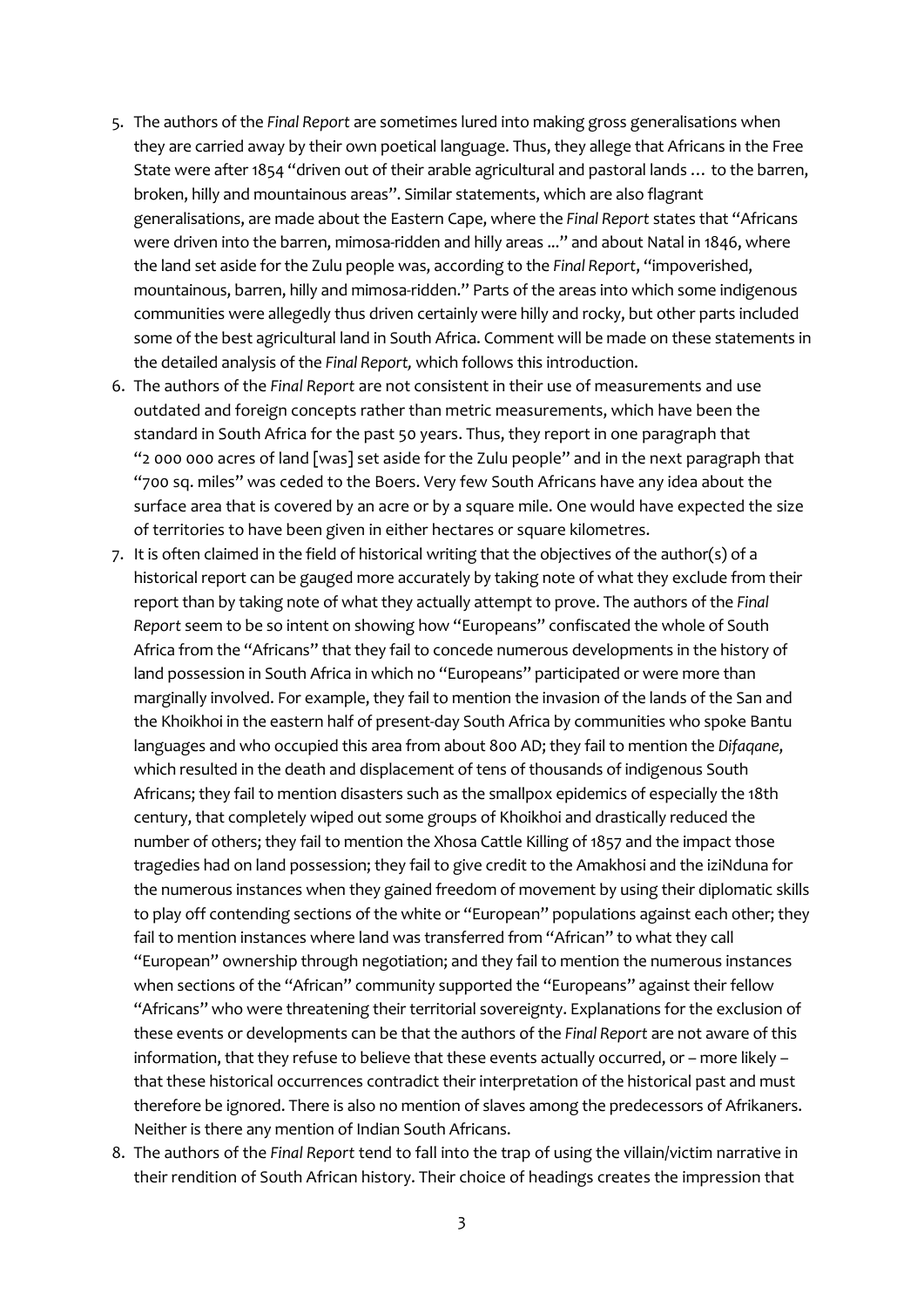South Africa was shaped by two groups only: one evil and European or of European descent; the other the victim and African. The following headings in the *Final Report* are examples of this oversimplification of a complex history:

- − "Conquest of the land of the African people by Europeans"
- − "Confiscation of African land in the Orange Free State"
- − "European invasion of kwaXhosa territory"
- − "Boer/Voortrekker invasion of the Zulu Kingdom"
- − "British invasion of the Zulu Kingdom".

The selection of words that are used in headings leaves one with the impression that the aim was not to find and present the truth, but rather to create stereotypes on the basis of race, and to promote a very specific narrative of villains and victims – to justify a predetermined outcome.

# <span id="page-7-0"></span>**Detailed comment on the first part of the historical context section of the** *Final report***, titled "Timelines of land dispossession"**

## <span id="page-7-1"></span>**First paragraph**

It is stated in the first paragraph that

[t]he first land to be confiscated by the Europeans in South Africa was part of what later became known as the Western Cape. In 1652, Jan van Riebeeck of the Dutch East India Company arrived in the Cape of Good Hope (Cape Town) to establish a 'refreshment station' that provided fresh produce to the ships sailing from the Netherlands to India. In 1655, the Dutch decided to turn the refreshment station into a fully-fledged colony and this resulted in wars of land dispossession. On invading the Cape peninsula, the Dutch waged war with the Khoi and San under the leadership of their Amakhosi, Gonnema and Klaas. Despite their fearless resistance, the Khoi and San were defeated.

There is no reference to the sources used by the authors of the *Final Report* for the above statements, of which a number are contentious. Furthermore, the paragraph reflects the selective use of history in an attempt to prove a point. It is correct that the first piece of land in South Africa that was occupied by people from Europe was in the present Western Cape in 1652 at Table Bay at the foot of Table Mountain. What must also be recognised is that all land in South Africa that was occupied by modern humans was occupied by migrants and the descendants of migrants – meaning people from **outside** South Africa. Giliomee and Mbenga<sup>8</sup> point out that

everyone in South Africa is descended from a migrant […] Around 2 000 years ago, major changes in lifestyle and economy took place when several waves of immigrants moved in the direction of southern Africa. Former hunter-gatherers in Botswana adopted domesticated sheep and cattle from the Iron Age people of West and Central Africa. These new herders, the Khoikhoi, migrated southwards to the western and southern Cape coast about 2 000 years ago. At roughly the same time, the first Iron Age Bantu-speaking people settled south of the Limpopo and moved rapidly into the eastern half of the country […] Except in the driest and most inhospitable regions, this farming community gradually replaced the ancient hunting and gathering lifestyle that had persisted for more than a million years.

<sup>8</sup> Giliomee, H. & Mbenga, B. 2007. *New history of South Africa.* Cape Town: Tafelberg*,* p. viii.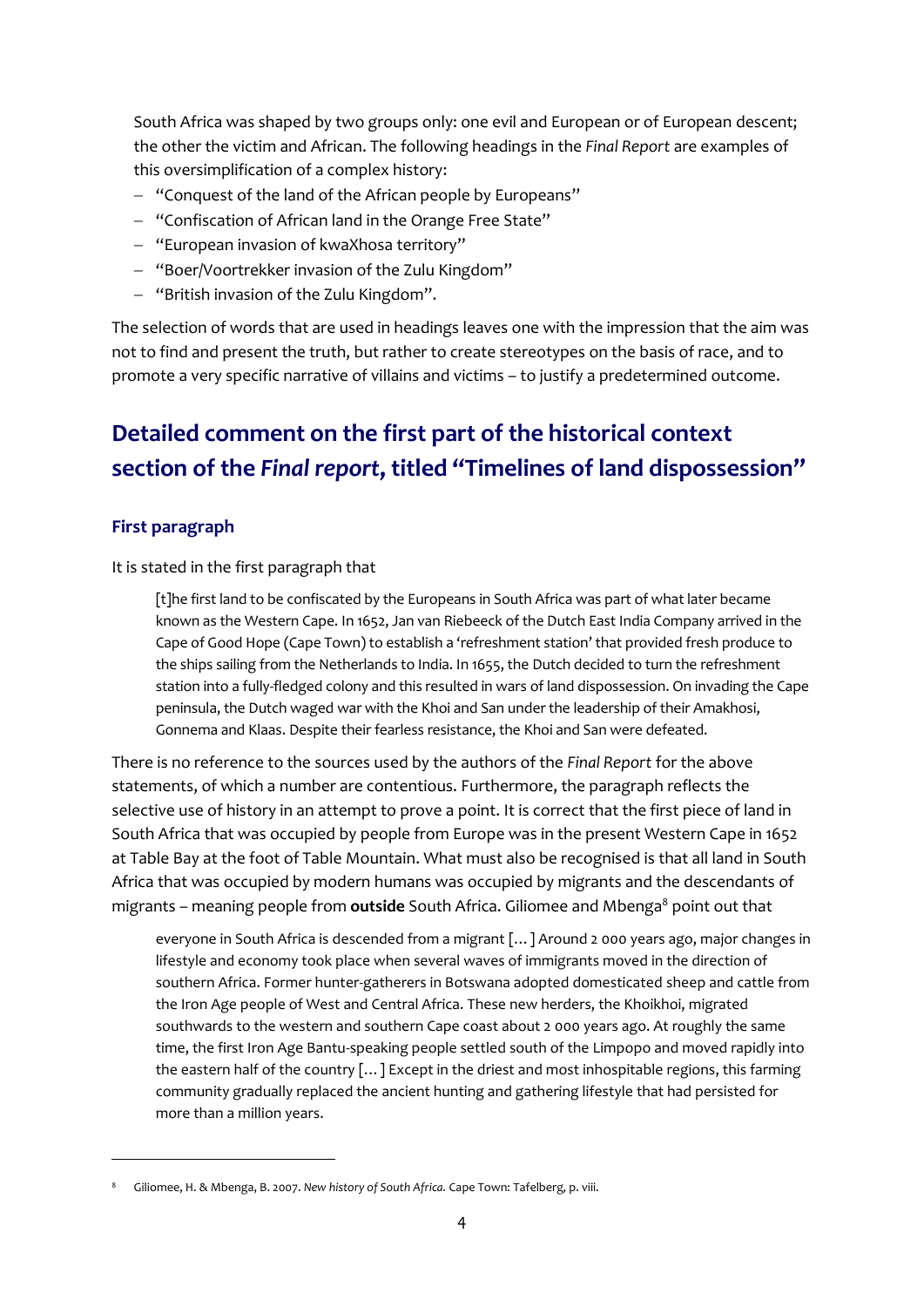Giliomee and Mbenga also point out that the ancestors of all present human beings initially lived in Africa. Roughly 80 000 years ago a small number of those Africans emigrated from the continent. The peopling of the present-day Near East, India, Indonesia, Australia, Japan, Europe, the Americas and Oceania followed. Much later still – in 1652 – a scattering of the descendants of people who had migrated from Africa to Europe 80 000 years earlier, migrated back to Africa and settled at Table Bay.<sup>9</sup>

The *Final Report* is correct in stating that the first land in present-day South Africa to be occupied by Europeans was part of what later became known as the Western Cape, and that Jan van Riebeeck, an official of the United Dutch East India Company (in Dutch the *Vereenigde Oost-Indische Compagnie* or VOC), was involved in this. It is widely known that the Portuguese were the first European mariners who reached the southern point of Africa, but they were never interested in establishing a permanent settlement anywhere on the coast of present-day South Africa. Jan van Riebeeck arrived in Table Bay in 1652 with specific instructions from the VOC on what he could and could not do. The historian De Villiers explains:<sup>10</sup>

The orders from the Council of Seventeen [the directors of the VOC] were clear: Only a small area was to be developed as a refreshment post for the visiting vessels of the VOC [...] Van Riebeeck was instructed to build a fort […] but preferably peace was to be maintained with the indigenous people and visitors from other countries. The Company's main purpose was that the refreshment post should not only limit expenses, but at the same time be profitable to the VOC.

There is no indication in archival material of the time or in any other source or scholarly history book that Van Riebeeck negotiated with any local community or concluded a treaty with any local leader before beginning with the task of establishing a refreshment station in Table Bay, which included the laying out of gardens. However, the historian Godée Molsbergen relates that the specific site for the fort was chosen on the basis that it would not intrude onto a piece of land that was already occupied by a local community. The precise spot for the fort was determined with the assistance of two members of a local Khoikhoi community.<sup>11</sup>

In the third sentence of the first paragraph of the *Final Report,* it is stated that

[i]n 1655, the Dutch decided to turn the refreshment station into a fully-fledged colony and this resulted in wars of land dispossession.

No clarity is provided on who the Dutch were who made the decision: The political council that commanded the trading post in Table Bay and of which Van Riebeeck was at that time the chairperson, the Dutch government, or the VOC to whom the Dutch government had in 1602 granted a charter which gave it virtually sovereign control over all its trading posts from the Cape of Good Hope east to the Straits of Magellan? No evidence exists to link any of those three institutions to such a decision and no mention of such a decision is made in any scholarly history text. Indeed, as pointed out by Oakes:<sup>12</sup>

<sup>9</sup> Giliomee, H. & Mbenga, B. 2007. *New history of South Africa*. Cape Town: Tafelberg, p. viii.

<sup>10</sup> De Villiers, J. 2014. The Dutch era at the Cape, 1652–1806. In Pretorius. F. (Ed.). *A history of South Africa from the distant past to the present day.* Pretoria: Protea Book House, p. 43.

<sup>11</sup> Godée Molsbergen, E.C. 1968. *Jan van Riebeeck en sy tyd.* Pretoria: J.L. van Schaik, p. 81.

<sup>12</sup> Oakes, D. (Ed.) 1992. *Reader's Digest illustrated history of South Africa – The real story.* Second edition. Cape Town: The Reader's Digest Association Limited, p. 36.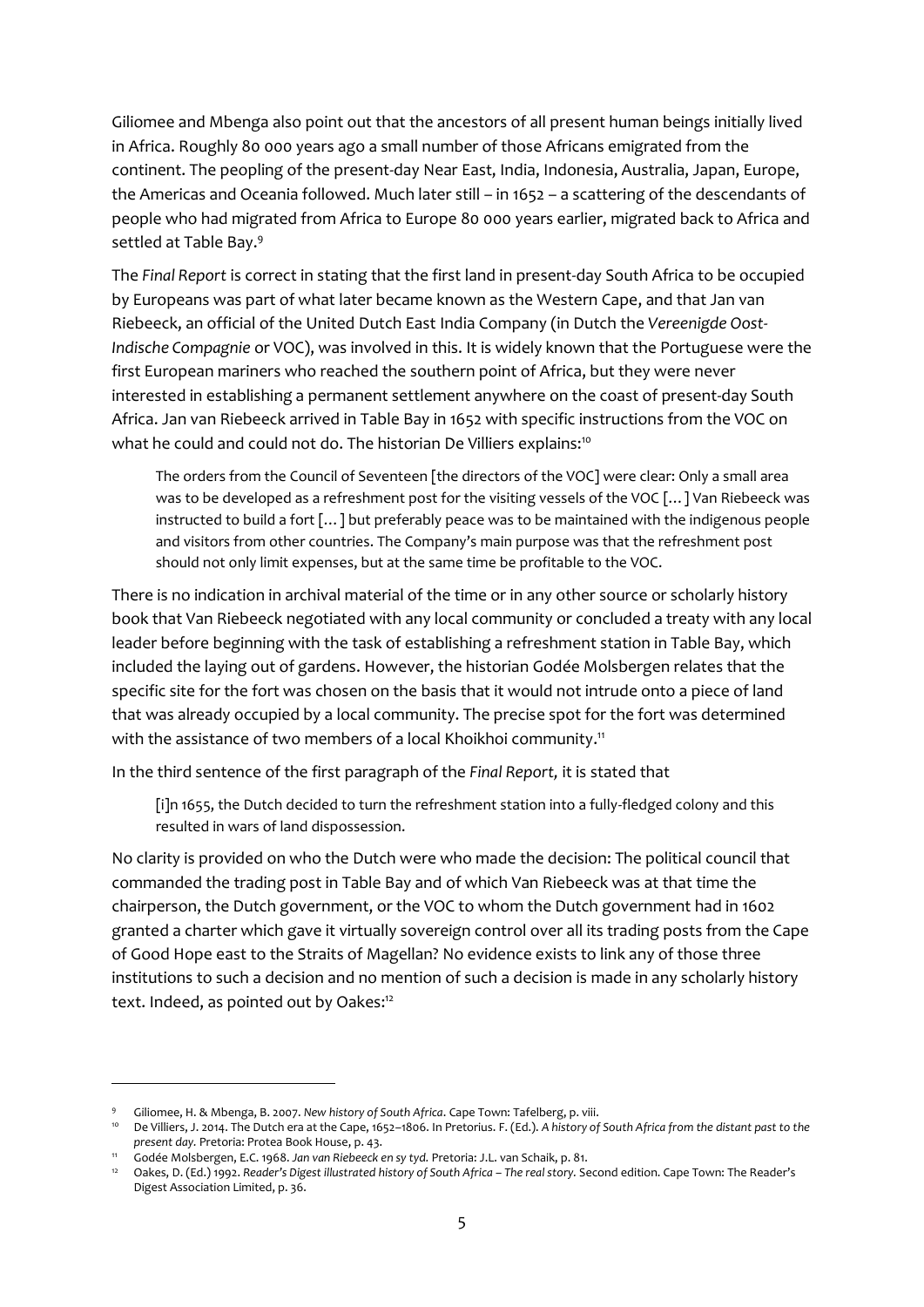[Van Riebeeck] had strict instructions to preserve peace with the indigenous people, as well as with foreigners who might also establish their own outposts at the bay…. From this it appears that the intention was not to lay claim to the land, but merely to utilise it for the provision of fresh food."

In the second part of the sentence the opinion is expressed that the decision of 1655 resulted in wars of land dispossession. Since the alleged decision was never taken, it is impossible to accept that it led to wars of land dispossession. That sentence can therefore be disregarded.

It is stated in the fourth sentence of the first paragraph that

[o]n invading the Cape peninsula, the Dutch waged war with the Khoi and San under the leadership of their Amakhosi, Gonnema and Klaas.

It is again not clear who the Dutch were whom the authors of the *Final Report* have in mind. The word *invasion* is of Latin origin and points to the entry of a hostile army into a country.<sup>13</sup> There is no indication in any historical document or scholarly history book that a Dutch army had ever invaded the Cape Peninsula. It is quite true that there were a few skirmishes between some of the Khoikhoi communities and soldiers of the VOC, supported by the so-called free burghers, in the Table Bay area in 1659–1660, again in 1673–1677 somewhat further inland. Oakes refer to these conflicts as the First and Second Dutch-Khoikhoi Wars or Khoikhoi Wars of Liberation.<sup>14</sup> These conflicts had negligible results and resulted in only a handful of casualties. It would probably have been more correct to state in the *Final Report* that the process of dispossession of the Khoikhoi in the presentday Western Cape began when the VOC released nine of its employees from its service in 1657 and allowed them to farm as free burghers on land that had belonged to Khoikhoi.

As for the San, they were – as a result of the slow spread of the free burghers into the interior of the present Western Cape and of their own hunting way of life – involved from about 1688 almost continually in a struggle with those free burghers. There is no mention of this struggle in the *Final Report.* De Villiers points out that in this struggle the Khoikhoi and the free-burgher stock farmers were often natural allies in skirmishes against the San, who, armed with their deadly poisoned arrows, desperately attempted to protect their hunting areas from increasing penetration by livestock farmers. As the free burghers stock farmers became trekboers in the course of the 17<sup>th</sup> century, burgher commandos were on a number of occasions sent out against San communities who were accused of stealing livestock.<sup>15</sup>

The use of the word *Amakhosi* for leaders of the Khoikhoi and San is somewhat jarring, since it is a word of Nguni origin which is *inter alia* used to denote traditional leaders in KwaZulu-Natal. In the 17<sup>th</sup> century, it would have been quite unknown to the indigenous communities of the present-day Western Cape. Doman, who was the leader of the Goringhaiqua Khoikhoi community and who led the resistance to the VOC settlement in 1659–1660, is not mentioned in the *Final Report*. <sup>16</sup> As for Gonnema and Klaas, who are mentioned in the *Final Report*: Gonnema was a

<sup>13</sup> Thompson, D. (ed.). 1995. *The Concise Oxford Dictionary of Current English.* Ninth ed. Oxford: Clarendon Press, p. 716.

<sup>14</sup> Oakes, D. (Ed.). 1992. *Reader's Digest illustrated history of South Africa – The real story.* Second edition. Cape Town: The Reader's Digest Association Limited, p. 40.

<sup>15</sup> De Villiers, J. 2014. The Dutch era at the Cape, 1652–1806. In Pretorius. F. (Ed.). *A history of South Africa from the distant past to the present day.* Pretoria: Protea Book House, pp. 44, 49, 52–53.

 $16$  See:

<sup>•</sup> Visser, D. 2016. Beveiliging van die Kaap teen binnelandse bedreigings. In De Wet, C., Visagie, J & Hatting, L. (Eds.). *Die VOC aan die Kaap, 1652–1795.* Pretoria: Protea Boekhuis, pp. 209–214.

<sup>•</sup> Oakes, D. (Ed.). 1992. *Reader's Digest illustrated history of South Africa – The real story.* Second edition. Cape Town: The Reader's Digest Association Limited, p. 39.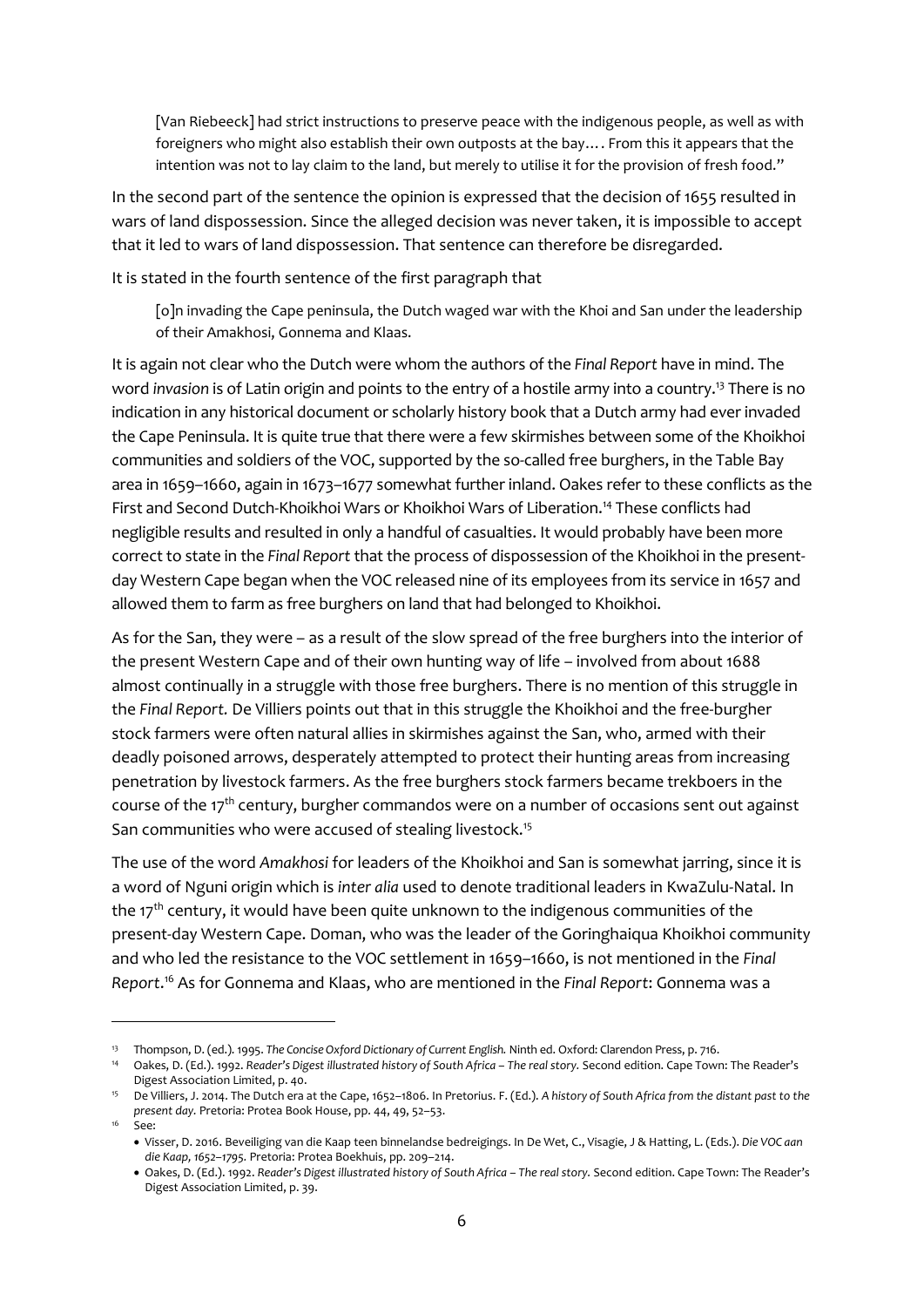leader of the Cochoqua, one of at least four Khoikhoi communities who lived in the vicinity of the Cape Peninsula in the second half of the  $17<sup>th</sup>$  century, and was the principal Khoikhoi leader in the war of 1673–1677. Two Khoikhoi men named Klaas and who hailed from that period are mentioned in scholarly history books. The first was, Claas Das, a member (not leader) of the Goringhaicona community. The second was the Chainouqua captain Klaas, who actually supported the VOC in the war of 1673–1677 by collecting information on Gonnema's movements and by contributing 250 warriors to the total VOC force of 500 men, of whom only 100 were white and who attacked and decisively defeated Gonnema's Cochoqua in 1674.<sup>17</sup>

The last sentence of the first paragraph reads: "Despite their fearless resistance, the Khoi and San were defeated." That certainly is historically correct, but it is not added in the *Final Report* that the ultimate defeat was sealed by the fact that many Khoikhoi **supported** rather than resisted the VOC. It is neither noted that it was the dreaded smallpox rather than wars that decimated most of the Khoikhoi.<sup>18</sup>

#### <span id="page-10-0"></span>**Second paragraph**

It is stated in the second paragraph that

Great Britain took the Cape of Good Hope by force from the Dutch in 1795. The British 'returned' the Cape to the Dutch between 1803 and 1806, only to reoccupy and take permanent administrative control of the Cape after the signing of the Anglo-Dutch Treaty of 1814. The first official British immigrants or 'settlers' arrived in Table Bay in March 1820. The British interests in South African can be narrowed down to mineral resources in general, but four main ones, gold, diamonds, platinum and coal in particular. The discovery of minerals strengthened British interest and drove the British agenda in this country in the 19<sup>th</sup> century – to the extent of waging wars against descendants of fellow Europeans, namely the Dutch who became an autonomous group known as Boers (with no real ties with the Netherlands). The present-day Afrikaners include former French Huguenots and the Boers.

No direct mention is made in this paragraph of the land issue, which is the crux of the *Final Report*. However, historical background – which is relevant in the restitution debate – is provided. The first two sentences summarise more or less correctly the events surrounding the British takeover of the Cape of Good Hope, first from the VOC in 1795 and later from the Batavian Republic in 1806. The third sentence creates confusion. It reads: "The first official British immigrants or 'settlers' arrived in Table Bay in March 1820." This is strictly speaking true, since a number of the ships on which the settlers were transported to the Cape did drop anchor in Table Bay in March 1820, but only the party leaders from some of those ships were allowed to disembark and promptly re-embarked again for the final part of their ocean voyage to Algoa Bay (Port Elizabeth), where everyone disembarked from April 1820 onwards.<sup>19</sup>

In the fourth sentence of the paragraph, the statement is made that

[t]he British interests in South Africa can be narrowed down to mineral resources in general, but four main ones gold, diamonds, platinum and coal in particular.

<sup>17</sup> De Villiers, J. 2014. The Dutch era at the Cape, 1652–1806. In Pretorius. F. (Ed.). *A history of South Africa from the distant past to the present day.* Pretoria: Protea Book House, p. 44.

<sup>&</sup>lt;sup>18</sup> South African History Online. N.d. Smallpox epidemic strikes at the Cape. Available at [https://www.sahistory.org.za/dated](https://www.sahistory.org.za/dated-event/smallpox-epidemic-strikes-cape)[event/smallpox-epidemic-strikes-cape.](https://www.sahistory.org.za/dated-event/smallpox-epidemic-strikes-cape) Accessed on 20 April 2021.

<sup>19</sup> Butler, G. (Ed.). 1974. *The 1820 Settlers. An illustrated commentary.* Cape Town: Human & Rousseau, pp. 95–99.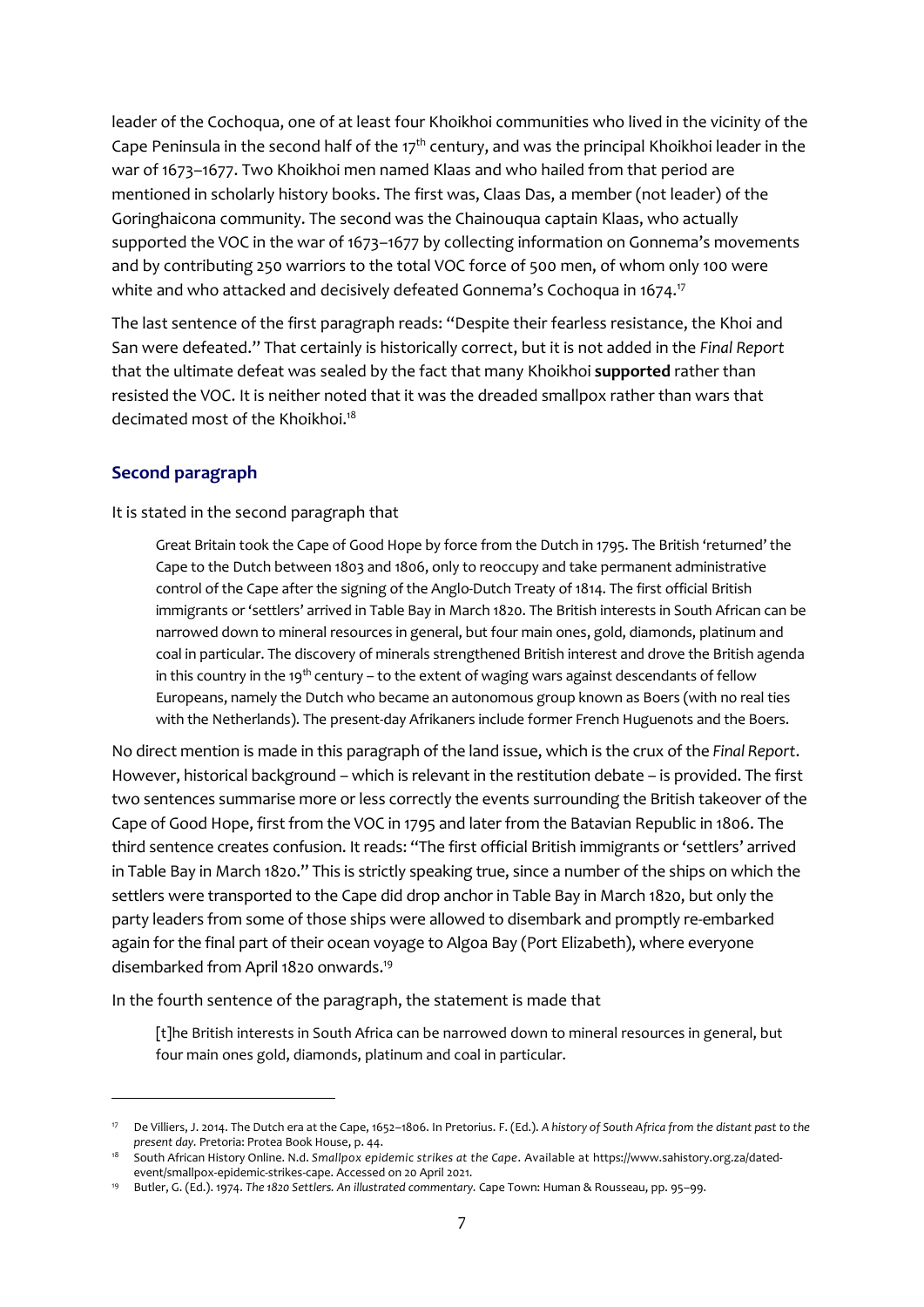This is simply not true. Minerals played only a minor role – if any at all – in the initial British interest in South Africa at the end of the 18<sup>th</sup> and first half of the 19<sup>th</sup> century. The British decision of 1795 to occupy the Cape by force was taken in the midst of the Revolutionary Wars in Europe. It was driven by the British need to secure its access to the markets in the East, especially in India, where British interests had grown vastly in the last quarter of the 18<sup>th</sup> century. It was essential for British strategic interests to ensure that the Cape would not fall into French hands. This was still the case when Britain reoccupied the Cape in 1806. No major discoveries of minerals had been made in South Africa at that time. The strategic position of the Cape on the sea route between Europe and the East was the determining factor in the British decision to occupy and keep hold of it.<sup>20</sup> It is certainly true that the rich deposits of diamonds and gold that were discovered in South Africa in the last third of the 19<sup>th</sup> century had a powerful impact on British policies towards the sub-continent at that time. However, coal was of minor importance and platinum of no importance at all to British politicians.

It is stated in the fifth and sixth sentences of the paragraph that

[t]he discovery of minerals strengthened British interest and drove the British agenda in this country in the 19th century – to the extent of waging wars against descendants of fellow Europeans, namely the Dutch who became an autonomous group known as Boers (with no real ties with the Netherlands). The present day Afrikaners include former French Huguenots and the Boers.

Comment was made above on the first part of the fifth sentence: Since the important discoveries were only made in the last third of the 19<sup>th</sup> century, the British agenda in South Africa was only driven by those discoveries from the last third of the century. The military conflicts between the British and the Boers – to copy the terminology used in the *Final Report* – began before the last third of the century, when clashes occurred in *inter alia* the present-day KwaZulu-Natal in 1842 and the Free State in 1848. As for the explanation of the origins of the present-day Afrikaners: It is correct that they are descendants of the Dutch and of the French Huguenots, but that is only part of the reality. About 40% of their ancestors were Dutch, more than 30% were German, less than 10% were French and about 7% of Afrikaner families have a non-European foremother, of whom many were slaves from Africa, South Asia or Madagascar.<sup>21</sup> Some of the ancestors of the present-day Afrikaners in especially the 19th century were known as and called themselves Boers, while others, especially in the Cape, already preferred to be called Afrikaners, as used in the name of one of their political organisations, the Afrikanerbond (English: *League of Afrikaners*). The *Final Report* correctly states that the Boers had no real ties with the Netherlands; neither did the Cape Afrikaners have ties with that country. They were no longer in any way Europeans.

#### <span id="page-11-0"></span>**A: The Sand River Convention**

## **Under the heading "A: THE SAND RIVER CONVENTION", the next section of the** *Final Report* **states:**

In the Transvaal, consisting today of the whole of Limpopo, North-West, Gauteng and part of the Mpumalanga provinces, the African land was confiscated by the Boers through invasion and the

<sup>20</sup> See:

<sup>•</sup> Walker, E.A. 1941. *A history of South Africa.* Second edition. London: Longmans, Green and Co., p. 125.

<sup>•</sup> Davenport, T.R.H. 1987. *South Africa. A modern history.* Third edition. Johannesburg: Macmillan South Africa, p. 42.

<sup>21</sup> Giliomee, H. 2003. *The Afrikaners. Biography of a People.* Cape Town: Tafelberg, p. 18.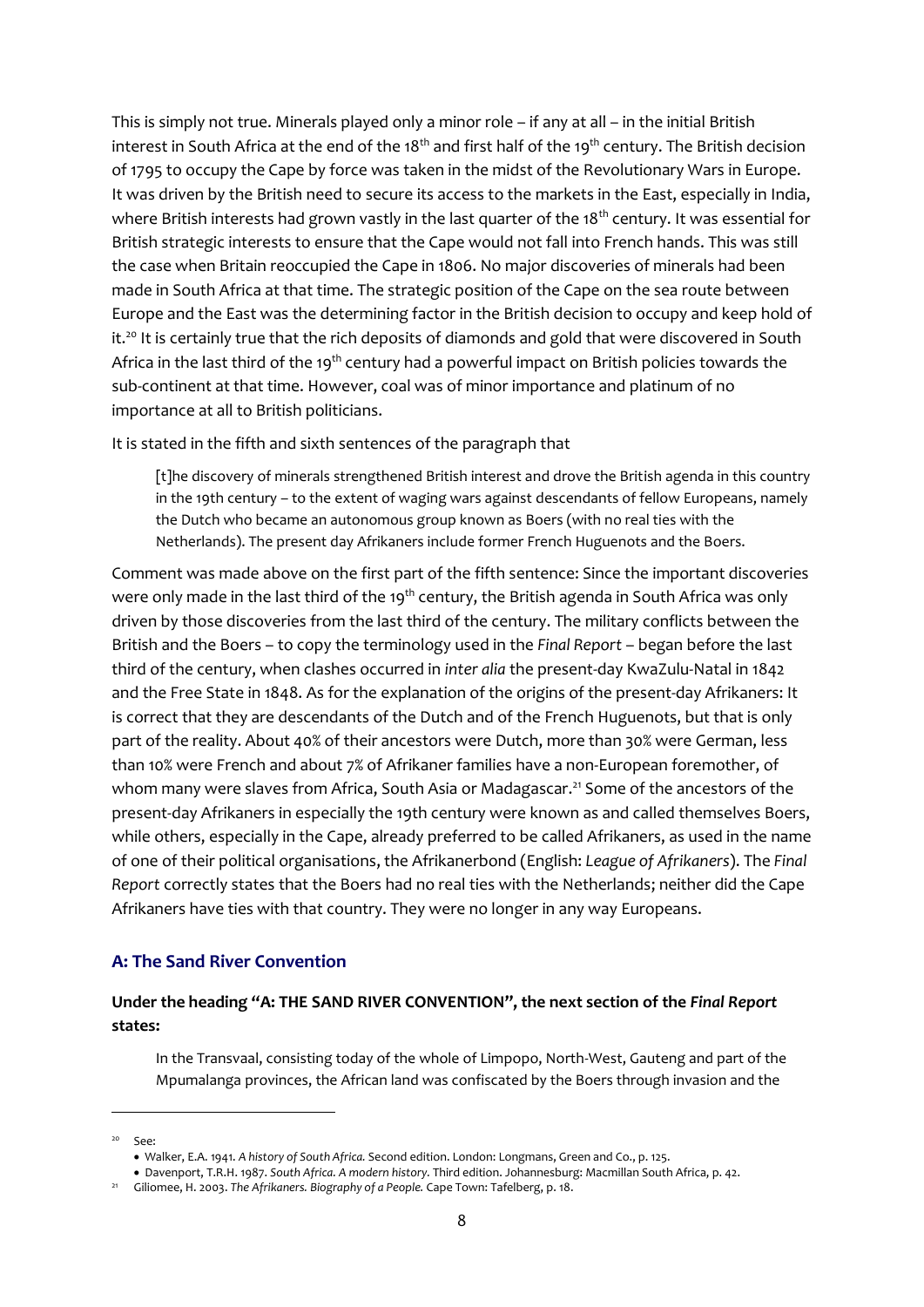establishment of the so-called Zuid Afrikanse [sic] Republiek (ZAR) from 1852 onwards. In that year, England signed the Sand River Convention with the Boers which stipulated that all African land north of the Lekwa/Igwa (Vaal) River belonged to the Boers. All Africans, including their Amakhosi and iziNduna were subjected to the strict supervision of the Native and Native Sub-Commissioners in terms of Law no.4 of 1885. The convention therefore had the effect of automatically turning Africans (Natives) into tenants and labour tenants on land that they had lived on for many generations. The letting of land to Africans in the Transvaal was further prohibited by the Squatter's [sic] Act no. 11 of 1887, although there was insufficient land to dump surplus Natives who had been forcibly removed from the now European farms. After the Boers of the ZAR were defeated by England in the Anglo-Boer War of 1899-1902, the Transvaal Republic became the Transvaal Colony of England represented by a British governor. The laws applying in the Cape and Natal British Colonies were enforced in the Transvaal Colony and the traditional leaders were recognised in the locations/native reserves only."

It is chronologically confusing that developments north of the Vaal River in the 19<sup>th</sup> century are discussed before the events in the 19<sup>th</sup> century Cape Colony and Natal, which preceded the events in the Transvaal. The first sentence is similarly somewhat confusing and incorrect. The Transvaal of the 19th century included the whole of the present Limpopo, Gauteng and Mpumalanga provinces, as well as part of the present North-West province – not, as stated on the *Final Report*, the whole of Limpopo, North-West, Gauteng and part of the Mpumalanga provinces. The Transvaal of the 19<sup>th</sup> century furthermore included part of the present KwaZulu-Natal province. The Zuid-Afrikaansche Republiek (ZAR) was established in 1857 – not in 1852. The name of the republic is misspelled in the *Final Report*. The statement that the Boers invaded and confiscated African land from 1852 onwards is also incorrect – there were already a number of Boer settlements and towns in the Transvaal by the beginning of 1852, including in the Potchefstroom-Klerksdorp area, the Magaliesberg Mountains area from the Apies River in the east to Rustenburg in the west, the Suikerbosch Rand area where Heidelberg was later on established, the Lydenburg area and the Soutpansberg area. These settlements were established on land which the Voortrekkers of the Great Trek – a group of early Afrikaners about whom more will be written later on in this statement – occupied after defeating and expelling the Khumalo Ndebele of Mzilikazi from this area. In 1836 Mzilikazi's warriors carried out two unprovoked attacks on the Voortrekkers during the early phase of the Great Trek. After defeating and expelling them, the Voortrekkers claimed the land which Mzilikazi abandoned. It should be noted that the Voortrekkers were in their campaigns against the Khumalo Ndebele assisted by among others the Rolong of Kgosi Moroka, who had earlier been driven from the lands of his forefathers by Mzilikazi. In addition, the Boers negotiated treaties in terms of which they gained access to land with a number of leaders of indigenous communities in the Transvaal area, including King Mswati of the Swazi and King Sekwati of the Pedi.<sup>22</sup> There is no mention in the *Final Report* of these events and developments.

In the second sentence of the paragraph, it is stated that in 1852

England signed the Sand River Convention with the Boers which stipulated that all African land north of the Lekwa/Igwa (Vaal) River belonged to the Boers.

<sup>22</sup> Van der Merwe, P.J. 1986. Die Matebeles en die Voortrekkers. *Argiefjaarboek vir Suid-Afrikaanse Geskiedenis* 49(2). Pretoria: Governmnent Printer.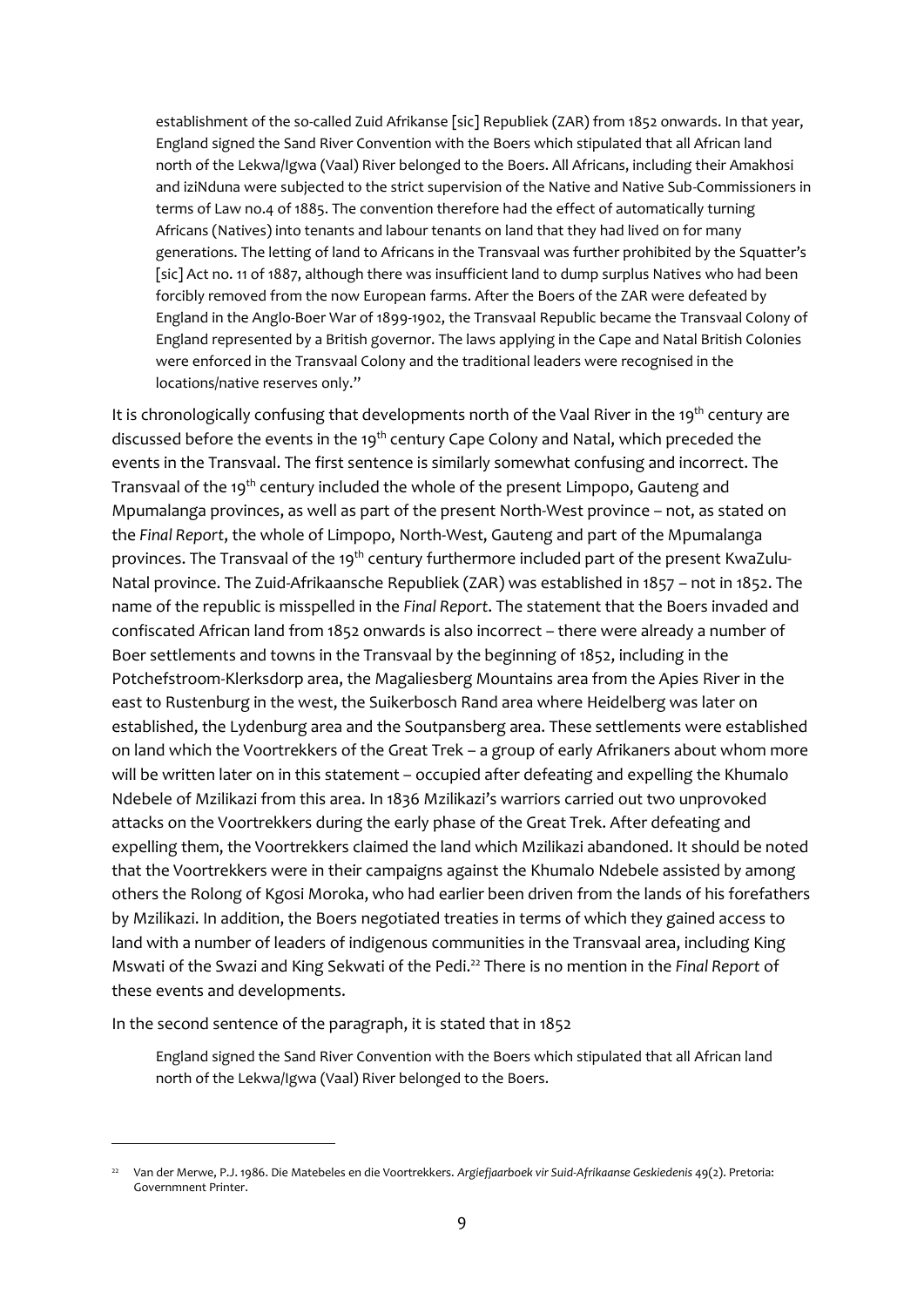This sentence contains two blunders. In the first place, it was of course representatives of the British government who signed the Sand River Convention, in addition to the signatories on the Boer side. Secondly, there was no clause in this convention in which ownership of land north of the Vaal River is mentioned and certainly none in which it was "stipulated that all African land north of the Lekwa/Igwa (Vaal) River belonged to the Boers".<sup>23</sup>

In the third sentence of this section the *Final Report* jumps to 1885:

All Africans, including their Amakhosi and iziNduna were subjected to the strict supervision of the Native and Native Sub-Commissioners in terms of Law no.4 of 1885.

The first law of the ZAR (Transvaal) to make provision for the appointment of Native Commissioners and Sub-Commissioners was Act 3 of 1876 and not Law 4 of 1885. The objective of Act 3 of 1876 was to create a sound framework for the administration of indigenous communities (called Native communities at that time) within the republic. It is indeed correct that the leaders of these communities were subjected to supervision of the commissioners and subcommissioners. The leaders of communities who lived in semi-autonomous conditions on the frontiers of the ZAR regarded the appointment of commissioners with apprehension, since they regarded their activities as infringements in what they regarded as their land.<sup>24</sup>

It is stated in the fourth sentence of the paragraph that

[t]he convention therefore had the effect of automatically turning Africans (Natives) into tenants and labour tenants on land that they had lived on for many generations.

This is a generalisation. It is indeed true that members of indigenous communities north of the Vaal River in the course of time became labour tenants, but this certainly did not happen automatically after the signing of the Sand River Convention. Most of the indigenous communities north of the Vaal River – such as the Venda in the north, the Pedi in the north-east and the Hananwa in the north-west – initially remained autonomous and were only incorporated into the ZAR towards the end of the  $19^{th}$  century.<sup>25</sup>

The fifth sentence of the paragraph reads:

The letting of land to Africans in the Transvaal was further prohibited by the Squatter's [sic] Act no. 11 of 1887, although there was insufficient land to dump surplus Natives who had been forcibly removed from the now European farms.

The *Final Report* makes no mention of the establishment of so-called native reserves in the Transvaal, many of which were situated in the traditional settlement areas of the indigenous communities. Act 11 of 1887 was promulgated to regulate the squatting of Africans on farms owned by white people to ensure that those Africans who became squatters would not be exploited by the white farm owners. No more than five families were allowed to "squat" on one farm.<sup>26</sup> There were indeed farms that belonged to Europeans, but the vast majority of farms

<sup>23</sup> Text of the Sand River Convention in: Eybers, G.W. (Ed.). 1918. *Select constitutional documents illustrating South African history 1795–1910.* London: George Routledge & Sons Limited, pp. 358–359.

<sup>24</sup> Bergh, J.S. 1998. Konflik tussen blank en swart in die 19de eeu. In J.S. Bergh (Ed.). *Geskiedenisatlas van Suid-Afrika. Die vier noordelike provinsies.* Pretoria: J.L. van Schaik, p. 171.

<sup>25</sup> *Ibid.*, pp. 178–179, 201–202 and 210–211.

<sup>26</sup> Changuion, L. & Steenkamp, B. 2011. *Omstrede land. Die historiese ontwikkeling van die Suid-Afrikaanse grondvraagstuk, 1652–2011.* Pretoria: Protea Boekhuis, p. 94.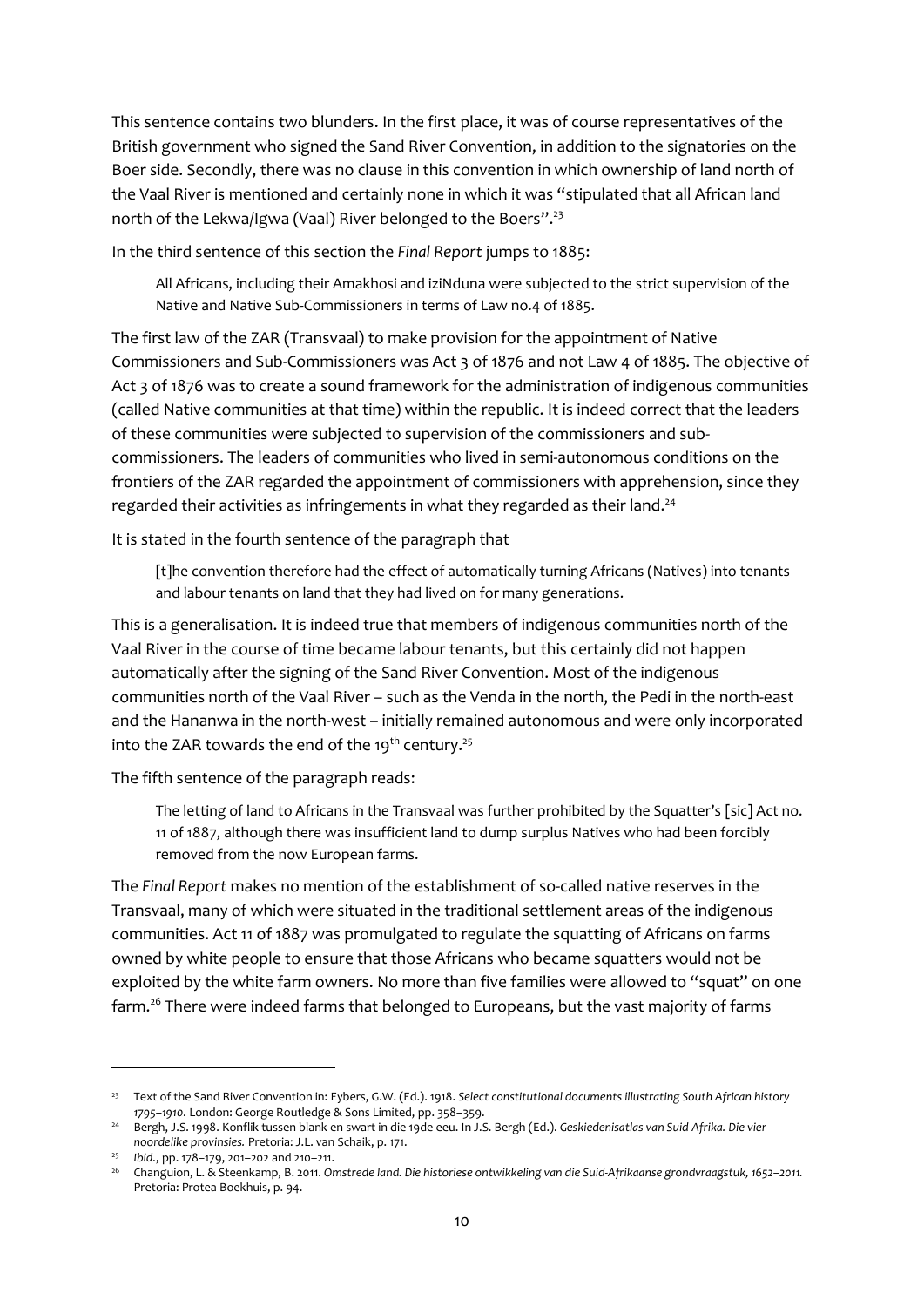outside the reserves belonged to burghers (citizens) of the ZAR, of whom the vast majority were Afrikaners/Boers who had no ties with Europe and were certainly not Europeans.

The last two sentences of the paragraph read:

After the Boers of the ZAR were defeated by England in the Anglo-Boer War of 1899-1902, the Transvaal Republic became the Transvaal Colony of England represented by a British governor. The laws applying in the Cape and Natal British Colonies were enforced in the Transvaal Colony and the traditional leaders were recognised in the locations/native reserves only.

This again is a sentence that contains inexcusable blunders. The Boers of the ZAR were defeated by the military forces of the British Empire – and not merely by England. The Transvaal Republic became the Transvaal Colony of Great Britain and not a colony of England, which had no colonies at the time. Third, the laws applying in the Cape and Natal British Colonies were not enforced in the Transvaal Colony, since the latter had its own corpus of laws and regulations.

## <span id="page-14-0"></span>**B: The confiscation of African land in the Orange Free State in 1854**

## **Under the heading "B: THE CONFISCATION OF AFRICAN LAND IN THE ORANGE FREE STATE IN 1854", the next section of the** *Final Report* **states:**

England signed the Bloemfontein Convention with the Boers on 23 February 1854. According to this convention all the African land north of the Orange river except that under Adam Kok of the Griquas, was granted to the Boers. Consequently, the Africans were driven out of their arable agricultural and pastoral lands by force of arms and driven to the barren, broken, hilly and mountainous areas. Those who lived on the so-called "European farms" became tenants and labour tenants. The baSotho under King Moshoeshoe I, who lived in what became known as the Orange Free State Republic, were driven into the barren mountains after bloody wars of resistance, where they were later placed under the so-called British Protectorate. Two African locations were created after the Anglo-Boer War, namely at the impoverished Thaba Nchu and stony, hilly and mountainous Witsieshoek. The Republic of the Orange Free State Squatters Law was strictly enforced to restrict the number of Africans on the so-called European Farms. After the Anglo-Boer War, the Orange Free State Republic became known as the Orange River Colony under the British governor.

This paragraph contains numerous blunders and, in many respects, a false overview of the past reality. It neglects to refer to any hostilities before the Republic of the Orange Free State (OFS) was established in 1854 and therefore creates the impression that all conflicts in this area – the present Free State province of South Africa – occurred after the OFS was established. This was, as will be indicated in the analysis which now follows, certainly not the case.

It was of course Great Britain – not England – that signed the Bloemfontein Convention in 1854 with representatives of the Boers/Afrikaners and other "white" inhabitants of the Orange River Sovereignty (ORS), as the area under British rule between the Gariep/Orange River in the south and the Vaal River in the north was called from 1848. The ORS was called the OFS from 1854 to 1902. It is stated in clause 2 of the Convention<sup>27</sup> that

[t]he British Government has no alliance whatever with any native Chiefs or tribes to the northward of the Orange River, with the exception of the Griqua Chief, Captain Adam Kok […]

<sup>27</sup> Text of the Sand River Convention in: Eybers, G.W. (Ed.). 1918. *Select constitutional documents illustrating South African history 1795–1910.* London: George Routledge & Sons Limited, pp. 358–359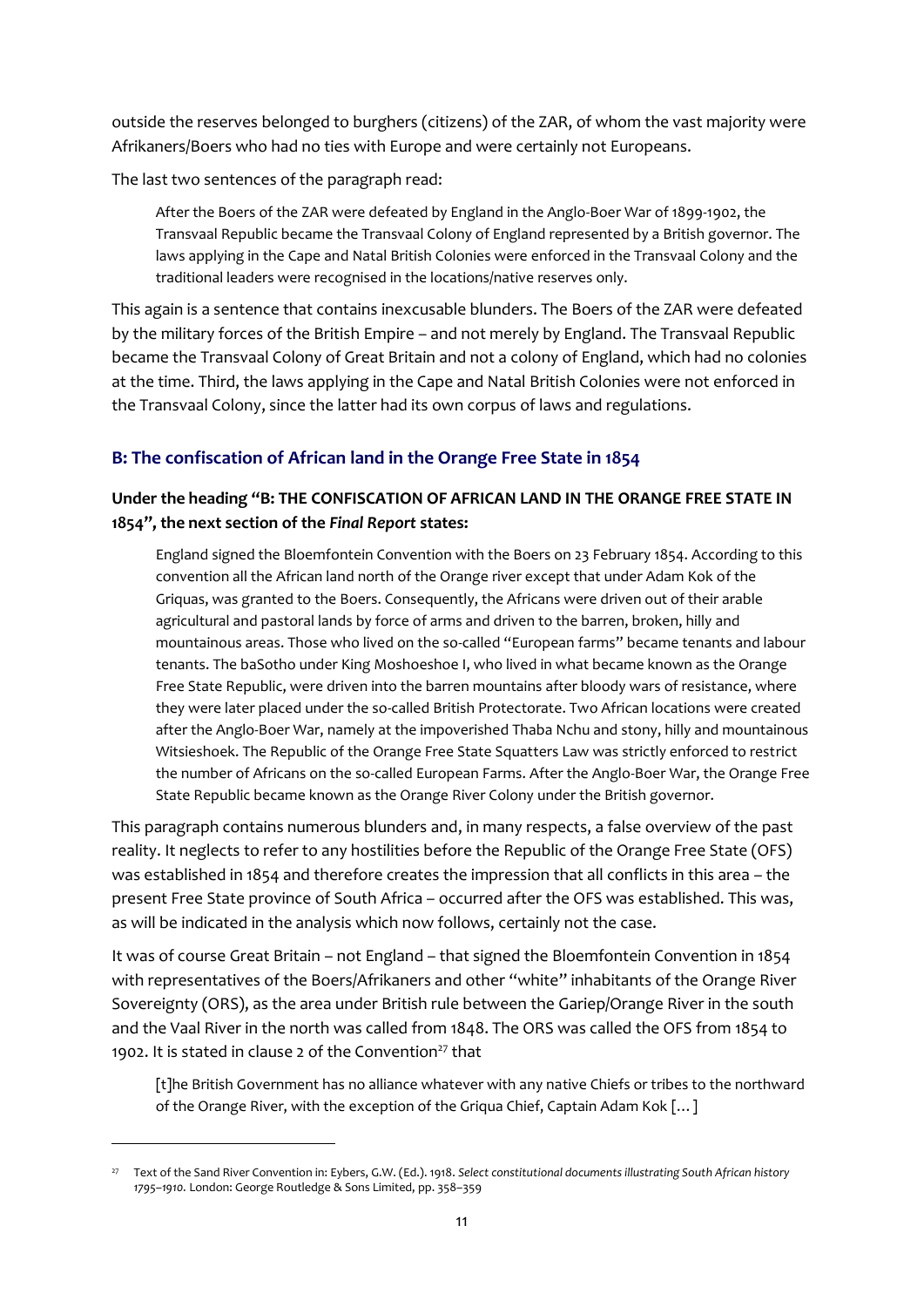However, this provision did not protect the ownership of Griqua land. On the contrary, it was stated in the Convention that the British government intended to remove all restrictions that prevented Griquas from selling their land, since Chief Adam Kok himself had concurred in and sanctioned the same.<sup>28</sup> It is not mentioned in the *Final Report* that the Griqua sold virtually all their land to white farmers, of which the large majority were Boers and former Voortrekkers.

The third sentence of the paragraph consists of a rather vague generalisation. It reads:

Consequently, the Africans were driven out of their arable agricultural and pastoral lands by force of arms and driven to the barren, broken, hilly and mountainous areas.

It is not indicated what the location is of these "barren, broken, hilly and mountainous areas" which are presumably unsuitable for "arable agricultural and pastoral" purposes, since large parts of the present Lesotho certainly is suitable for such purposes, and the Thaba Nchu area is located on prime agricultural land. It is neither stated when this occurred and by whom "the Africans" were driven out of their lands by force of arms. The *Final Report* presumably accuses Europeans or the Boers of having been the culprits, but that would take neither the history of the first half of the 19<sup>th</sup> century nor other possible guilty parties into account. The historian Leonard Thompson wrote in *The Oxford History of South Africa* about events in this area in those years:<sup>29</sup>

When Moshweshwe [Moshoeshoe] learned that the British were going to withdraw [from the area between the Orange River and the Vaal River], he prepared for the struggle which he foresaw with his Afrikaner neighbours by delivering the coup de grâce to Sekonyela's Tlokwa and their Kora and Griqua allies, who had been a thorn in his flesh so long as they had been encouraged by the Sovereignty Government. He drove them from their strongholds and dispersed them, with the result that virtually all the southern Sotho who remained in the Caledon river area came directly or indirectly under his control, with the exception of Moroka's Rolong at Thaba Nchu.

With reference to members of indigenous communities in the OFS, it is alleged in the fourth sentence of the paragraph that

[t]hose who lived on the so-called "European farms" became tenants and labour tenants.

Very few Europeans owned farms in the OFS. The majority of the members of indigenous communities in the OFS who lived on farms that belonged to citizens of that Republic – who were mostly Boers/Afrikaners – became regular farm workers.

A number of vague and contentious statements are made in the fifth sentence:

The baSotho under King Moshoeshoe I, who lived in what became known as the Orange Free State Republic, were driven into the barren mountains after bloody wars of resistance, where they were later placed under the so-called British Protectorate.

King Moshoeshoe's career is well documented in scholarly history books, which all agree on detail that differs from especially the first statement in this sentence. To summarise:<sup>30</sup> Moshoeshoe was born in about 1786 in the north of the present-day Kingdom of Lesotho as the son of a minor chief of the Mokoteli, a Tswana community. In around 1822 he and his followers

<sup>&</sup>lt;sup>28</sup> Text of the Bloemfontein Convention in: Eybers, G.W. (Ed.). 1918. Select constitutional documents illustrating South African history *1795–1910.* London: George Routledge & Sons Limited, pp. 282–285.

<sup>29</sup> Thompson, L. 1969. Co-operation and conflict: the High Veld. In Wilson, M. & Thompson, L. (Eds.) *The Oxford History of South Africa – South Africa to 1870.* Oxford: Clarendon Press, p. 422.

<sup>30</sup> Giliomee, H. & Mbenga, B. 2007. *New history of South Africa.* Cape Town: Tafelberg*,* pp 132–134, 144–145, 153–154.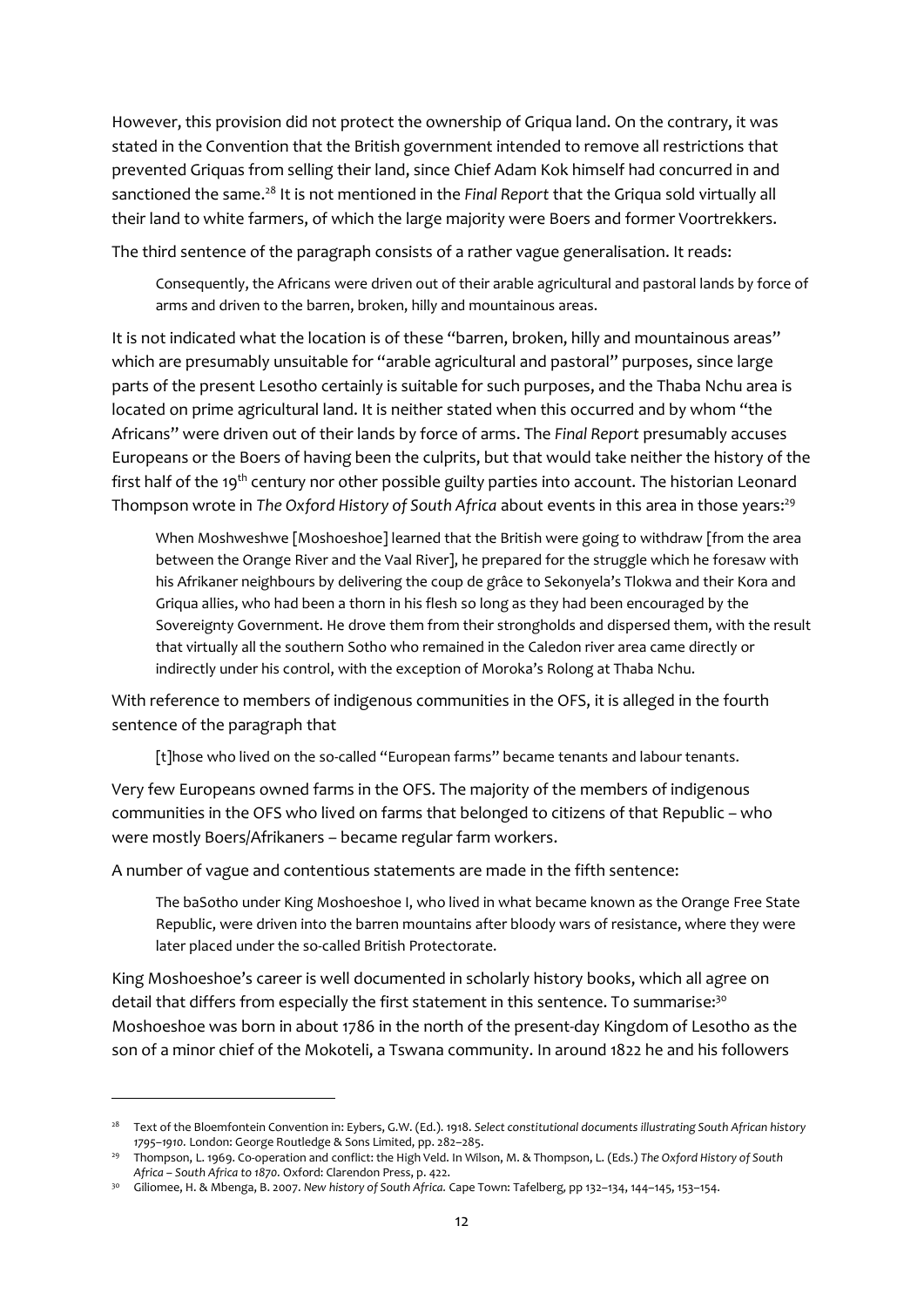moved to the nearby Butha-Buthe, a flat-topped mountain in the north of present-day Lesotho for better defence. They soon became embroiled in the *Difaqane* and soon took part in raiding activities themselves. At the same time, he provided sanctuary to victims of the *Difaqane* and, by using a combination of force and diplomacy, began building up his paramountcy over the Sotho communities in that area. A few years later they relocated to another flat-topped mountain in the present-day Lesotho, namely Thaba Bosiu. Within a few years, he was the undisputed ruler of a territory stretching from the Caledon River in the east to Thaba Nchu, which was indeed later on within the OFS. Remnants of broken communities as well as previously independent chiefdoms – such as the Phuting and the Ramokhele – joined Moshoeshoe for the security and economic stability which he could offer. However, it was expected of the satellite chiefs to contribute to the protection and stability of his emerging kingdom. In 1833 he even invited missionaries of the Paris Evangelical Mission Society to settle in his kingdom close to Thaba Bosiu. The trekboers and from 1836 the Voortrekkers who ventured north of the Orange River remained at peace with Moshoeshoe. In 1843 the Governor of the Cape Colony signed a treaty with Moshoeshoe in terms of which the latter agreed to help preserve peace and security. In 1849 Moshoeshoe even signed an agreement with the British authorities in the then Orange River Sovereignty to accept the Warden line as boundary. This resulted in Moshoeshoe losing some of his kingdom's land. When the British later signed the Bloemfontein Convention with the Boers and the Republic of the OFS emerged, the Warden line became its eastern boundary. Since the border was not acceptable and Moshoeshoe kept claiming parts of the OFS, a series of three wars between the Sotho and that Republic followed. In the second of these wars, which took place in 1865–1866, the OFS was aided by the Rolong of Kgosi Moroka, because the Rolong believed the Free Staters would help them gain access to more land. The Sotho were eventually defeated and the ageing Moshoeshoe was forced to sign the Treaty of Thaba Bosiu, in terms of which the size of his kingdom was further reduced to what is today Lesotho. The Sotho subsequently resumed the war, but in 1868 Moshoeshoe was forced to seek British protection and his kingdom became a British protectorate.

The point is that, contrary to the allegation in the *Final Report*, Moshoeshoe elected to establish the heart of his kingdom in the mountains. He was not driven there after bloody wars of resistance against the British and the OFS: These forces were not yet active in that area when he established his strongholds at Butha-Buthe and at Thaba Bosiu.

In the last part of the fifth sentence, the "victim" narrative is again adopted with reference to the Basotho, with the allegation that they "were later placed under the so-called British Protectorate." The historic reality is that Moshoeshoe himself requested the British government to declare the lands of the Basotho a protectorate, thus gaining the British Empire as an ally against the OFS. In the long run, this strategic move by the Sotho King guaranteed their possession of a country of their own – namely Lesotho – which they still possess after the demise of both the OFS and the British Empire.<sup>31</sup>

#### According to the sixth sentence

[t]wo African locations were created after the Anglo-Boer War, namely at the impoverished Thaba Nchu and stony, hilly and mountainous Witsieshoek.

<sup>31</sup> Grenfell Williams, J. 1959. *Moshesh. The man and the mountain.* London: Oxford University Press, p. 145.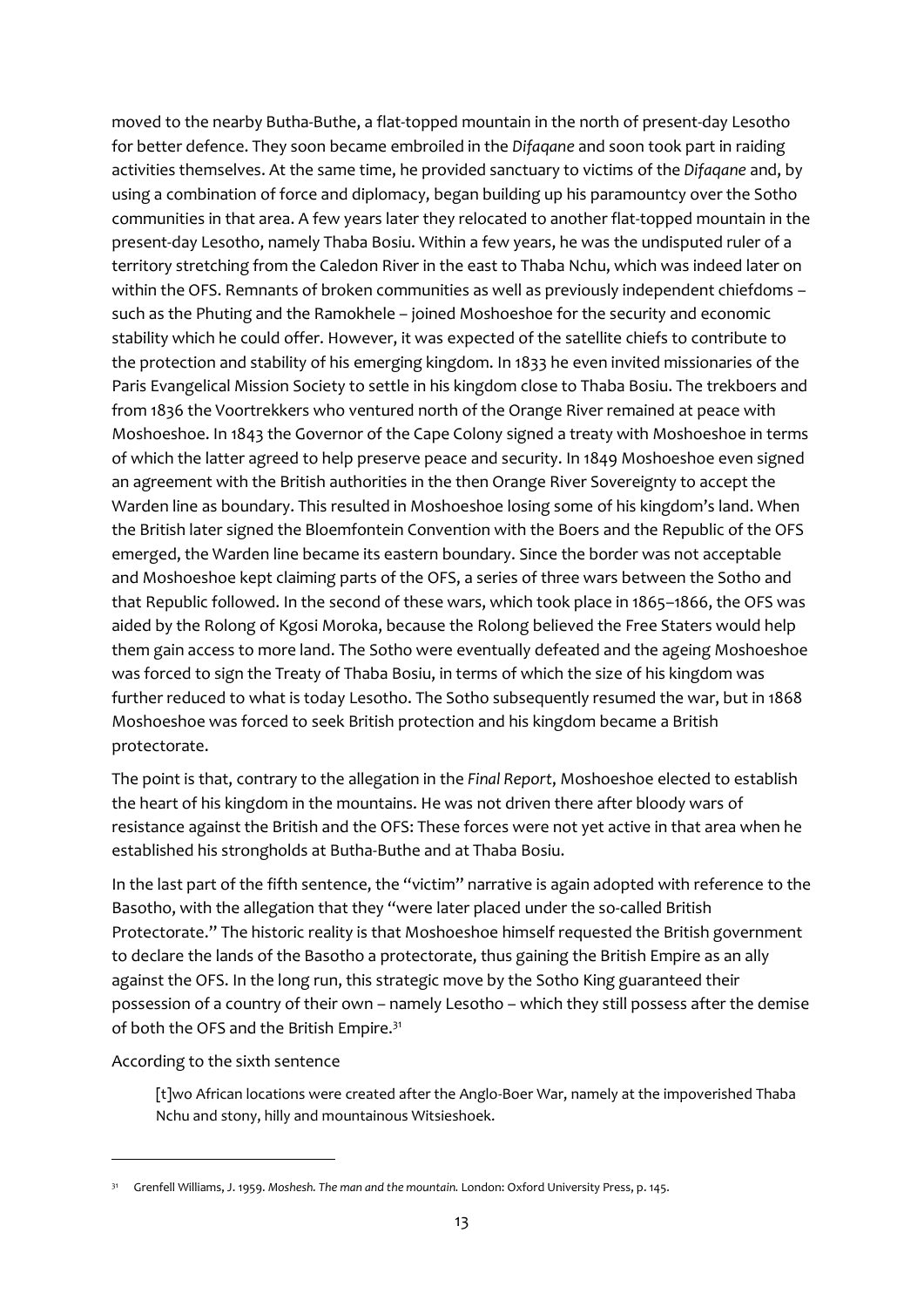These areas were both inhabited by respectively the Rolong of Kgosi Moroka and the Tlokwa of Kgosi Sekonyela before the Great Trek began in 1835. Those communities found refuge there at the time of the *Difaqane*. However, Sekonyela found a rival in Moshoeshoe of the Sotho. The tension between them remained unresolved for two decades and resulted in continuous raids and counter-raids. In 1853 it culminated in Moshoeshoe launching a crushing and decisive attack against the Tlokwa – an attack which, according to historian Paul Maylam, virtually destroyed the independent Tlokwa chiefdom. Most of the Tlokwa subsequently joined Moshoeshoe.<sup>32</sup> After the establishment of the OFS in 1854, the OFS government treated Moroka as a friendly and independent chief. The Sotho chief Paulus Mopeli was on his own allowed to become a subject of the OFS and to occupy the uninhabited section of Witsieshoek. The government of the OFS ended the independent status of Thaba Nchu in 1884, but it remained a so-called native area up to the end of the republican period. Even though reduced in size, both Thaba Nchu and Witsieshoek indeed remained so-called native locations, as this sentence correctly indicates.<sup>33</sup>

In the seventh sentence of the paragraph, the *Final Report* states:

The Republic of the Orange Free State Squatters Law was strictly enforced to restrict the number of Africans on the so-called European Farms.

This sentence is followed by a footnote reference to pp 126–127 of T.R.H. Davenport's book *South*  Africa – A modern history.<sup>34</sup> However, there is no mention of either the OFS or of the Squatters Law on these pages of Davenport's book. The statement in the sentence is questionable. According to the historian Colin Bundy:<sup>35</sup>

Anti-squatting laws and other legislation designed to promote the flow of labour were enacted year after year (especially 7-1866, 2-1871, Masters and Servants Law of 1873, 7-1881, 11-1883) [in the OFS], yet the same years saw considerable settlement by African peasants on government and private lands. Anti-squatting measures remained dead letters as long as collection of tribute from African peasants remained the easiest means of appropriating surplus […]

The final sentence of the paragraph is factually correct.

## <span id="page-17-0"></span>**C: The European invasion of KwaXhosa territory (Eastern Cape) 1778–1878**

## **Under the heading "C: THE EUROPEAN INVASION OF KWAXHOSA TERRITORY (EASTERN CAPE) 1778-1878", the next section of the** *Final Report* **states:**

The African land kwaXhosa was invaded by Europeans from 1778 onwards. Prof TRH Davenport describes how European invaders used military tactics to defeat the Xhosa people who were descendants of King Mnguni kaNtu in that 100 years of invasion. The Africans were eventually defeated, mainly through the British tactics of divide-and-conquer, and their arable agricultural and pastoral land divided among European farmers. The Africans were driven into the barren mimosa-

<sup>32</sup> Maylam, P. 1986. *A history of the African People of South Africa: from the Early Iron Age to the 1970s*. Cape Town: David Philip, pp. 57 & 111.

<sup>33</sup> See:

<sup>•</sup> Eloff, C.C. 1980. *Oos-Vrystaatse Grensgordel: 'n Streekhistoriese voorstudie en bronneverkenning*. Pretoria: Raad vir Geesteswetenskaplike Navorsing, pp. 28–29;

<sup>•</sup> Changuion, L. & Steenkamp, B. 2011. *Omstrede Land. Die historiese ontwikkeling van die Suid-Afrikaanse grondvraagstuk, 1652– 2011.* Pretoria: Protea Boekhuis, pp. 58, 60 & 201.

<sup>34</sup> Davenport, T.H.D. 1987. *South Africa – A modern history*. Third edition. Johannesburg: Macmillan South Africa.

<sup>35</sup> Bundy, C. 1979. *The rise and fall of the South African peasantry*. London: Heinemann, p. 204.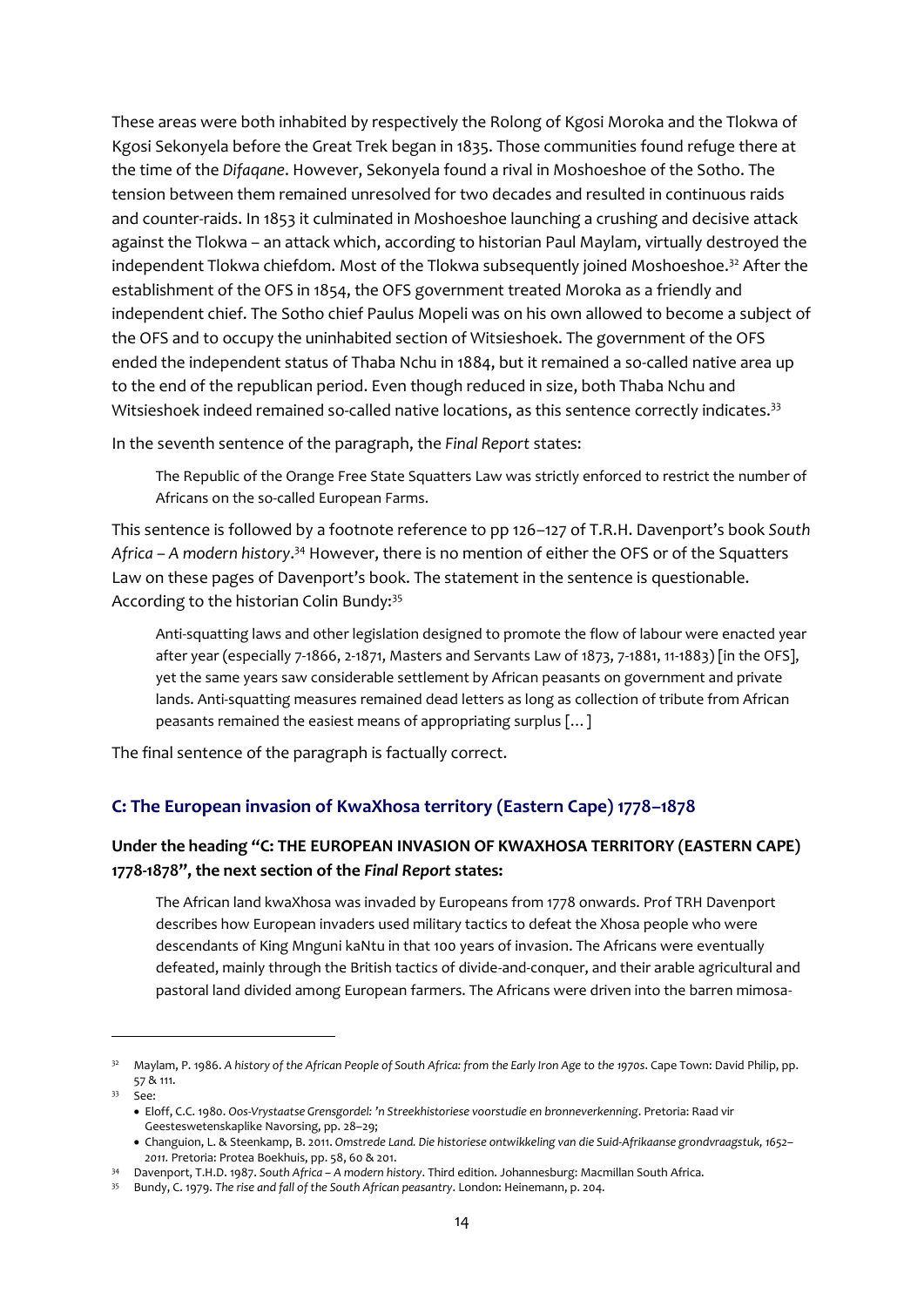ridden and hilly areas where they were placed in Native Reserves under Amakhosi and iziNduna. All the land around Port St. Johns also ended up being usurped by the British from the amaMpondo.

This paragraph contains such a superficial summary of a complicated history that it hardly deserves commentary. The authors of the *Final Report* again refer to Davenport's book (see footnote 34), but they fail to appreciate his main argument that numerous factors must be considered in any explanation of the course of events in this part of South Africa. The paragraph of Davenport's book which the authors refer to states the following, which those authors of the *Final Report* ignored:<sup>36</sup>

The saga of the Cape eastern frontier was a story of rivalry, conflict and peaceful contact which lasted from the earliest encounters between the southern Nguni in the eighteenth century to the incorporation of Pondoland in the Cape Colony in 1894. Nine wars were fought between 1778 and 1878. Far more than any other frontier, it was one on which policies were thought out and deliberately applied. The blockhouse system and the military village; the buffer strip, the frontier of no outlets and the trading pass; the trade fair, mission station, hospital and school; the spoor law, the treaty system, the government agent, the magistrate – all these were tied in various combinations, in a bid to maintain order and peaceful coexistence at the meeting point of two disparate but competing cultures. Policies were debated, not only at the chief's great place and in Cape Town, but also in London, where permission had to be given before the Colonial borders could be extended. Extension followed a complex double process, with the authority of the Governor (from 1846 the High Commissioner) exercised through Colonial magistrates, frequently preceding annexation to the Colony proper. On the black side of the frontier, as on the white, power was not monolithic but divided. If this made for weakness in the individual chiefdom, it also ensured that conquest would be piecemeal and take much longer to achieve.

It is certainly true that the whole area of the present Eastern Cape that was inhabited by the Xhosa people before 1778 was annexed in the course of the next century and became part of the Cape Colony. However, the generalisation that the "arable agricultural and pastoral land [of the Xhosa people] were divided among European farmers" is not historically tenable. The largest part of this area, namely the Transkei area, including vast areas of "arable agricultural and pastoral land", remained in possession of Xhosa farmers, even though their leaders had lost their political independence. Moreover, very few European farmers occupied any Xhosa lands – the area south of the Kei River, including the so-called Suurveld (the area between the Sundays and Great Fish Rivers),<sup>37</sup> was occupied by colonial farmers. The colonial authorities forced the Xhosa communities of this area into reserves, which in time did become more or less barren as a result of overpopulation, overgrazing and the absence of proper economic development.

It should be noted that the author Davenport had made a mistake in the paragraph quoted above, and the *Final Report* consequently made the same error. The first of the nine wars between the Xhosa people and the white people of the Cape Colony began in 1779.<sup>38</sup> The *Final Report* moreover ignores the experiences of some of the Eastern Cape communities who were not amaXhosa. These include the Khoikhoi communities, *inter alia* that of the Kat River settlement, and the Griqua who settled in the so-called "no-man's-land" territory between Mpondoland and colonial Natal.

<sup>36</sup> Davenport, T.R.H. 1987. *South Africa – A modern history.* Third edition. Johannesburg: Macmillan South Africa, pp. 126–127.

<sup>37</sup> Böeseken, A.J. 1948. *Geskiedenis-atlas vir Suid-Afrika.* Kaapstad: Nasionale Pers Beperk, pp. 56–57.

<sup>38</sup> Visser, D. 2016. Beveiliging van die Kaap teen binnelandse bedreigings. In De Wet, C. (Ed.). *Die VOC aan die Kaap, 1652–1795.*  Pretoria: Protea Boekhuis, pp. 223–224.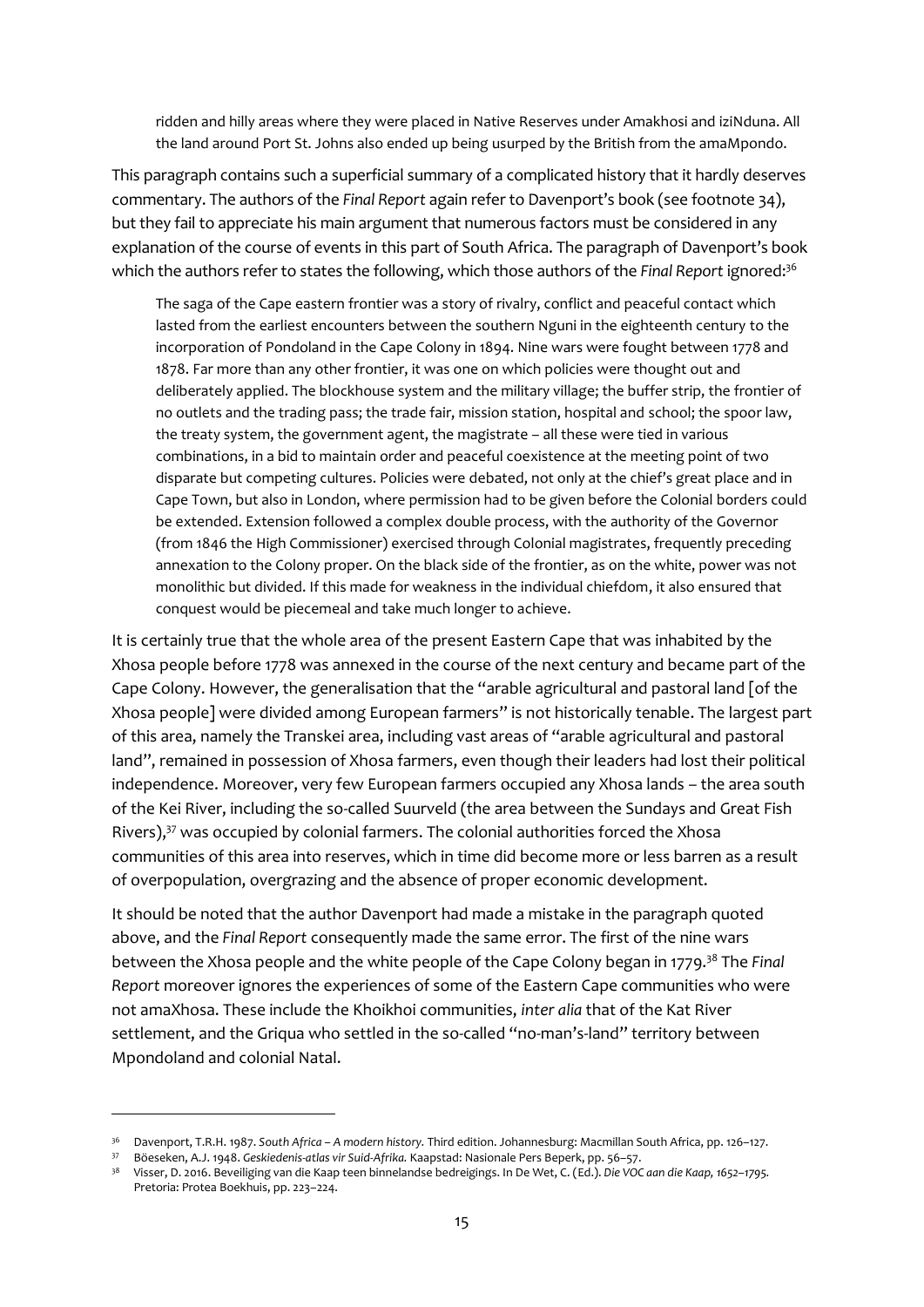#### <span id="page-19-0"></span>**D: The Boer/Voortrekker invasion of the Zulu Kingdom**

### **Under the heading "D: THE BOER/VOORTREKKER INVASION OF THE ZULU KINGDOM", the first paragraph of the next section of the** *Final Report* **states:**

The first invasion of KwaZulu Kingdom was by the Boers under the leadership of Piet Retief and assisted by the British settlers who were the first Europeans given residential sites by King Shaka eSibubulungu (Port Natal) in 1824. The invasion took place at kwaNobamba (Weenen) in November 1837. The army of King Dingane (1830 – 1840) resisted the Boer invasion, but were repulsed at eNcome (Bloedrivier) on 16 December 1838. Following this war, the Boers confiscated the whole Zulu Kingdom south of the Thukela to the Mzimvubu Rivers. Thus, the Zulu Kingdom came to be divided into two parts, with the Boers establishing the so-called Republic of Natalia with its capital kwaMachibisa which had formerly been under the rule of Princess Machibisa. She was the sister of Prince Madzikana Zulu. Machibisa was renamed to 'Pietermaritzburg' after Piet Retief and Gerrit Maritz – two Boer leaders in 1838-1842.

The first part of the paragraph discusses the so-called Boer invasion of the KwaZulu Kingdom in 1837–1838. It is an undisputed historical fact that a large percentage of the Voortrekkers, eventually numbering a few thousand, began trekking across the Drakensberg Mountains into the present KwaZulu-Natal province in November 1837. These Voortrekkers initially established temporary camps in the area to the west of present-day Weenen (kwaNobamba), which did not exist at that time and was only founded as a town by the Voortrekkers a few years later. To call this migration an *invasion* of the KwaZulu Kingdom amounts to a distortion of the historical reality. The area occupied by the Voortrekkers was not part of the Zulu Kingdom that had been established by King Shaka. According to the historian Leonard Thompson, Shaka's authority extended from the Pongola River in the north to the Tukela in the south, and from the Buffalo River to the sea.<sup>39</sup> He furthermore explains that

[t]he inhabitants of Natal, south of the Tukela River, who had been divided among a large number of small chiefdoms, began to be disorganized on the early years of Shaka's reign. […] By 1824 most of the country between the Tukela and the Mzimkhulu, the Drakensberg and the sea, was devastated. The cattle had been removed, the grain destroyed. Thousands of people had been killed; others had fled further south; and others had been absorbed into the Zulu nation. […] [Only] a few thousand Nguni maintained some sort of existence in areas sheltered by mountains or bush.

The *Final Report* correctly states that Piet Retief was at that time the leader of the Voortrekkers. However, the authors of the *Final Report* do not mention the negotiations between Dingane and Retief, which culminated on 4 February 1838 in a treaty<sup>40</sup> in terms of which the Zulu King gave to Retief and his countrymen as their everlasting property

the place called Port Natal, together with all the land annexed, that is to say from Dogela [Tukela] to the Omsoboebo [Mzimvubu] River westward and from the Sea to the North, as far as the land may be useful and in my possession.

<sup>39</sup> Thompson, L. 1969. Co-operation and conflict: The Zulu Kingdom and Natal. In Wilson, M. & Thompson, L. (Eds.). *The Oxford history of South Africa – South Africa to 1870.* Oxford: Clarendon Press, p. 344.

<sup>40</sup> See:

<sup>•</sup> Thompson, L. 1969. Co-operation and conflict: the Zulu Kingdom and Natal. In Wilson, M. & Thompson, L. (Eds.). *The Oxford history of South Africa – South Africa to 1870.* Oxford: Clarendon Press, p. 344.

<sup>•</sup> Text of the Retief-Dingane Treaty in: Eybers, G.W. (Ed.). 1918. *Select constitutional documents illustrating South African history 1795–1910.* London: George Routledge & Sons Limited, pp. 148–149.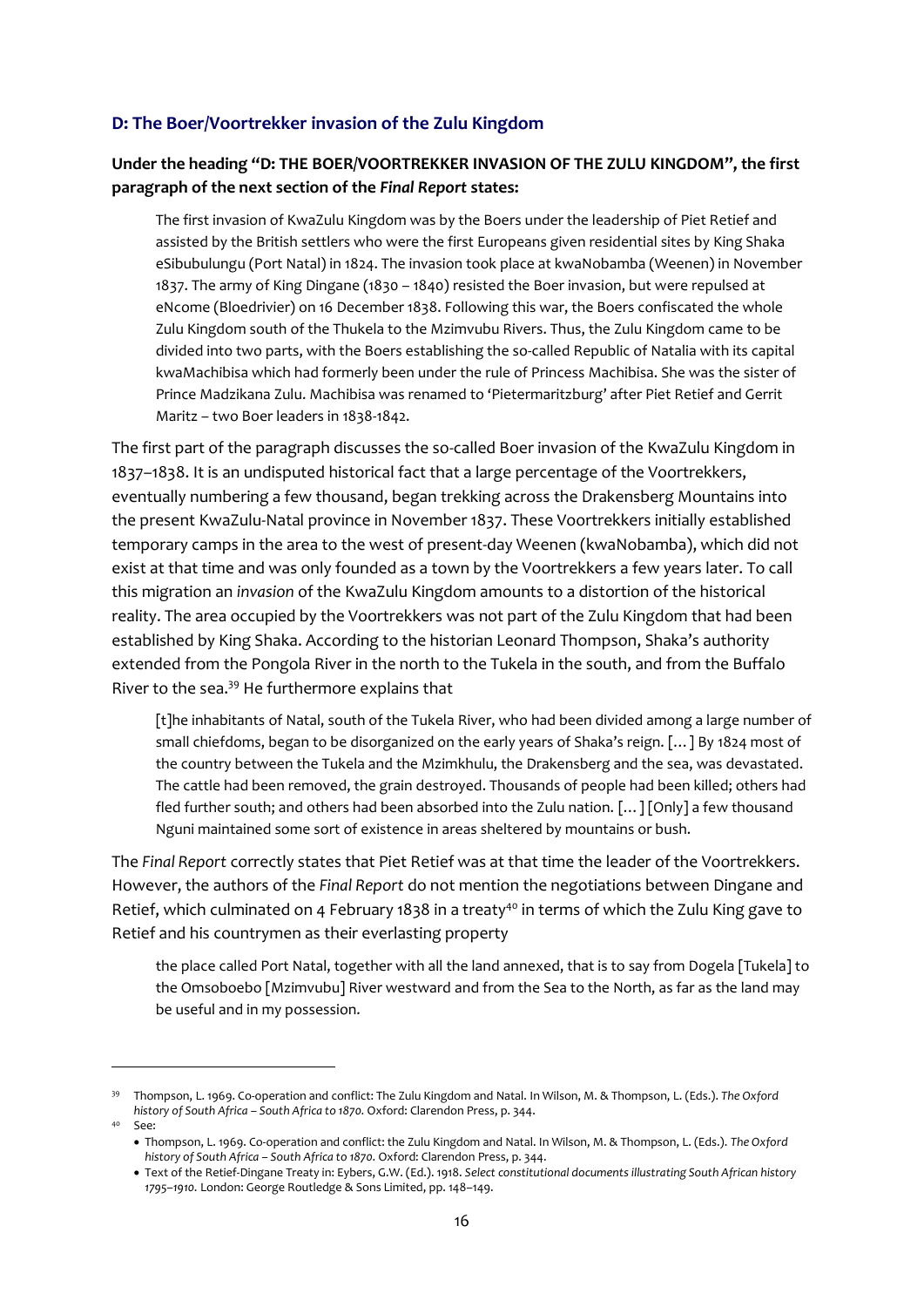Some writers refuse to accept that Dingane put his mark to such a treaty. They and others point out that the Zulu king was not permitted to alienate land, since, as the historian Maphalala explains:<sup>41</sup>

The land did not belong to the king but was regarded as the sacred heritage from uMvelinqangi, i.e. God. It was always indivisible.

However, there is no doubt that King Dingane concluded such a treaty with Retief. The missionary Francis Owen, who was an eyewitness when Dingane put his mark to it, wrote about the ceremony in his diary.<sup>42</sup> He had no reason to lie about it. Moreover, neither the founder of the Zulu Kingdom, King Shaka, nor Dingane, hesitated in respectively 1824 and 1835 to grant residential rights to the British traders at Port Natal, which was situated in the centre of the present-day harbour city Durban, and was in 1838 within the area given to Retief and his Voortrekkers.<sup>43</sup> The *Final Report* mentions the grant of 1824. It should also be recognised that those two Zulu Kings were – if it is accepted that they were not permitted to alienate land – acting within their rights in their agreements with both the British at Port Natal and with the Voortrekkers, since the territory south of the Thukela River fell outside the land of the ancestors of the Zulu people and also outside the Zulu Kingdom. To allege that the Voortrekkers invaded the Zulu Kingdom, as is done in the heading and first few sentences of this section of the *Final Report*, is therefore a distortion of historical reality.

There is no mention in the *Final Report* of the brutal way in which Retief and about 100 of his men (servants included) were killed on Dingane's orders while they were on a diplomatic mission to Mgungundhlovu, the capital of the Zulu Kingdom. The only encounter mentioned in the *Final Report* is the Battle of Blood River (eNcome), where the Zulu forces were repulsed by the Voortrekkers. It is then alleged, in the first part of the fourth sentence of this paragraph of the *Final Report*, that the "Boers" after repulsing Dingane's forces "confiscated the whole Zulu Kingdom south of the Thukela to the Mzimvubu Rivers". This was no confiscation: The occupation of that territory was carried out in terms of the treaty of 4 February 1838 between Dingane and the Voortrekkers. No mention is made of the palace revolt which subsequently took place in the Zulu Kingdom, when Mpande, with the active support of the Voortrekkers, overthrew Dingane, who was soon afterwards killed by a group of Swazi warriors, who were traditional enemies of the Zulu people.<sup>44</sup>

It is alleged in the last three sentences of the paragraph that Pietermaritzburg, which was established in 1839 by the Voortrekkers (called *Boers* in the *Final Report*) as the capital of their Republic of Natalia, was founded on a site called kwaMachibisa, which had formerly been under the rule of Princess Machibisa. It is not clear who Princess Machibisa was, since no source reference indicating this is provided in the *Final Report*. There is at present a village called KwaMachibisa in the vicinity of KwaDukuza in KwaZulu-Natal, but this is more than 100 kilometres away from Pietermaritzburg. In Zulu the word *chibisa* means "to chase away" or "to banish". One explanation

<sup>41</sup> Maphalala, J.S.H. 1997. *Prince Shingana Kampande and white supremacy 1838–1911*. Paper presented at the University of Natal, Pietermaritzburg, History Workshop, 3–4 April, p. 5. Available a[t http://www.princeafricazulu.org/news/wp](http://www.princeafricazulu.org/news/wp-content/uploads/2010/06/hrh-prince-shingana-kampande.pdf)[content/uploads/2010/06/hrh-prince-shingana-kampande.pdf.](http://www.princeafricazulu.org/news/wp-content/uploads/2010/06/hrh-prince-shingana-kampande.pdf) Accessed on 18 August 2021.

<sup>42</sup> Owen, F. 1926. *The diary of the Rev. Francis Owen, M.A. missionary with Dingaan in 1837–38. Together with extracts from the writings of the interpreters in Zulu, Messrs Hulley and Kirkman*. *Edited by Sir Geo E. Cory*. Cape Town: The Van Riebeeck Society, p. 108.

<sup>43</sup> Laband, J. 1995. Rope of sand – The rise and fall of the Zulu Kingdom in the nineteenth century. Johannesburg: Jonathan Ball, p. 32. <sup>44</sup> Thompson, L. 1969. Co-operation and conflict: the Zulu Kingdom and Natal. In Wilson, M. & Thompson, L. (Eds.). *The Oxford* 

*history of South Africa – South Africa to 1870.* Oxford: Clarendon Press, pp. 362–363.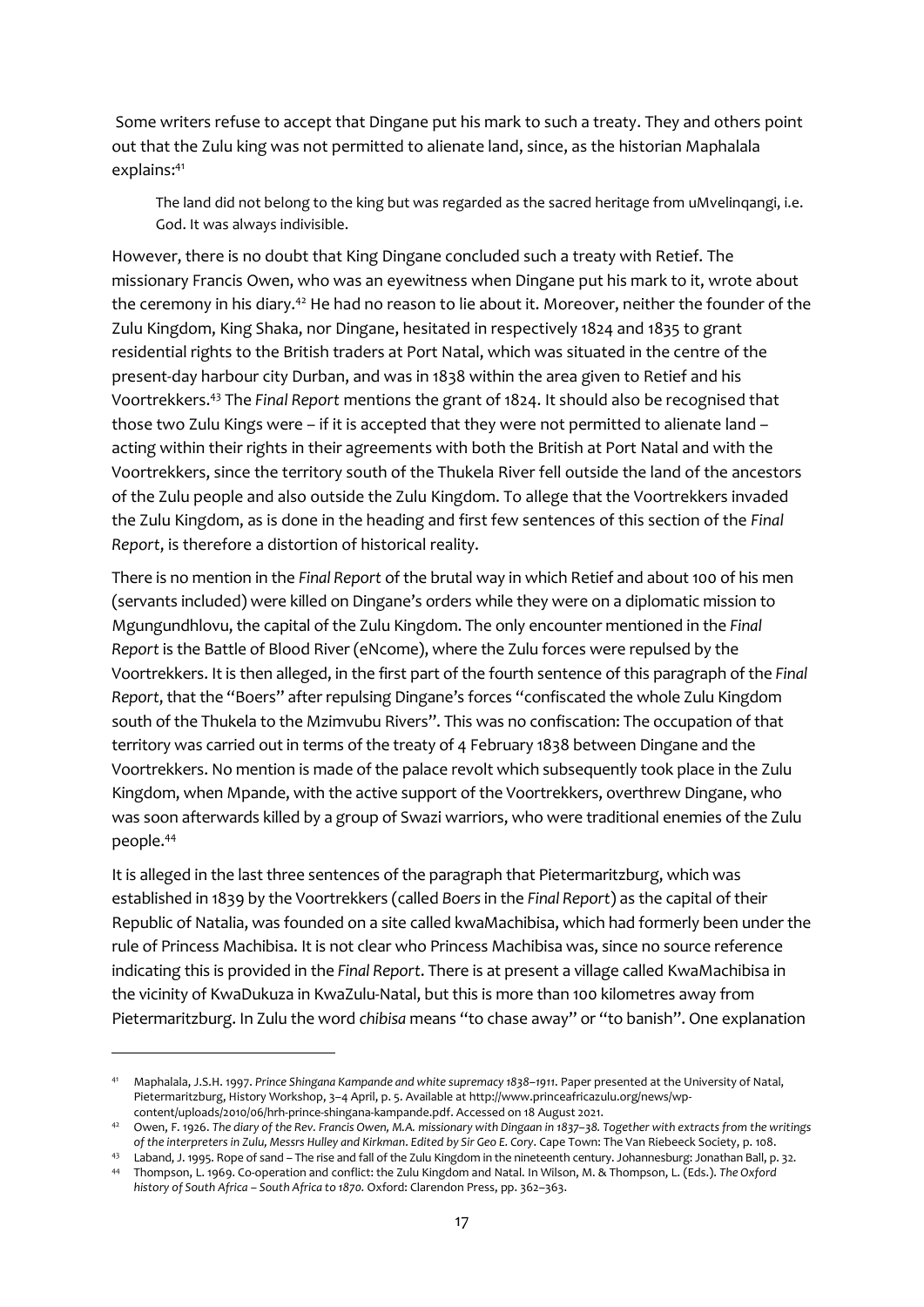is that this place name refers to the princess of Chief Dlaba, who was evicted by King Shaka.<sup>45</sup> In the *Final Report* it is stated that Princess Machibisa was the sister of Prince Madzikana Zulu. He could not be precisely identified either. The only Madzikane ka Zulu (not Madzikana Zulu) that could be identified was – according to Wikipedia – the founder and a king of the Bhaca people of the present-day Eastern Cape. There is no mention in his family of a Princess Machibisa.<sup>46</sup> The Madzikane Ka Zulu Memorial Hospital in Mount Frere is probably named after him.<sup>47</sup>There is a Machibisa Street in the Edendale suburb of Pietermaritzburg. One source suggests that it was named after Princess Machibisa of the Zondi Royal House, who was married to a white man named Mabulala.<sup>48</sup> The historian Maphalala also states, with vague reference to "well-known tradition in the Zulu Royal House", that Machibisa was renamed Pietermaritzburg, without providing any further detail.<sup>49</sup> However, in a book by M.S.T. Buthelezi<sup>50</sup> it is stated that it was Edendale that was originally named Machibisa after a Zondi chief's daughter, Machibisa, and that it

got that name because the area was so suitable for cattle farming that the chief had many cattle. Machibisa refers to the abundance of cattle in the area.

What is clear from this analysis is that the claim in the Final Report that Pietermaritzburg was "founded on a site called kwaMachibisa which had formerly been under the rule of Princess Machibisa" is not based on any solid evidence and can therefore not be accepted. The statement in the last sentence of this paragraph of the *Final Report* that Pietermaritzburg was named after Piet Retief and Gerrit Maritz – "two Boer leaders in 1838–1842" – is not correct either: Both Retief and Maritz died in 1838.

#### **In the second paragraph of "Section D of the** *Final Report***", it is stated that**

In 1846, the Land Boundary Commission of Lt. Governor Martin West was established and tasked with assisting the Secretary of Native Affairs, Theophilus Shepstone (1845-1877) to allocate land to the Zulu people. The 2 000 000 acres of land set aside for the Zulu people by this commission was impoverished, mountainous, barren, hilly and mimosa-ridden. The Zulu people were subsequently ordered to leave their private lands (their former arable fertile grazing lands) and the neighbourhood of towns, where no squatting was allowed. These orders were given in 1846. The land tenure of the Zulu people in Natal was first limited to locations under Amakhosi, controlled by European magistrates and under the Secretary of Native Affairs. Secondly, Zulu tenure was limited to living on the so-called 'European private lands' as tenants, mostly giving labour in lieu of rent.

The information given in this paragraph is more or less historically correct but contains factual errors and generalisations. A period of more than three years lapsed between the British takeover of Natal from the Voortrekkers in 1842 to the arrival of Martin West as the first Lieutenant-Governor of the British sub-colony Natal at the end of 1845. In that period, thousands of Zulu people and members of other black communities migrated to and settled in the former

<sup>45</sup> Raper, P.E., Möller, L.A. & Du Plessis, L.T. 2020. *Plekname van Suider-Afrika.* Pretoria: Protea Boekhuis, p. 385.

<sup>46</sup> *Madzikane*. Available a[t https://en.wikipedia.org/wiki/Madzikane.](https://en.wikipedia.org/wiki/Madzikane) Accessed on 22 January 2021.

<sup>47</sup> *Madzikane Ka Zulu Memorial Hospital*. Available a[t https://www.medpages.info/sf/index.php?page=organisation&orgcode=111826.](https://www.medpages.info/sf/index.php?page=organisation&orgcode=111826)  Accessed on 22 January 2021.

<sup>48</sup> *Curious Adventure Tourism Portfolios*. Available a[t https://www.zulu.org.za/places-to-go/pietermaritzburg-and-midlands/curious](https://www.zulu.org.za/places-to-go/pietermaritzburg-and-midlands/curious-adventures-tourism-portforlios-P47483)[adventures-tourism-portforlios-P47483.](https://www.zulu.org.za/places-to-go/pietermaritzburg-and-midlands/curious-adventures-tourism-portforlios-P47483) Accessed on 22 January 2021.

<sup>49</sup> Maphalala, J.S.H. 1997*. Prince Shingana Kampande and white supremacy 1838–1911.* Paper presented at the University of Natal, Pietermaritzburg, History Workshop, 3-4 April, p. 4. Available a[t http://www.princeafricazulu.org/news/wp](http://www.princeafricazulu.org/news/wp-content/uploads/2010/06/hrh-prince-shingana-kampande.pdf)[content/uploads/2010/06/hrh-prince-shingana-kampande.pdf.](http://www.princeafricazulu.org/news/wp-content/uploads/2010/06/hrh-prince-shingana-kampande.pdf) Accessed on 18 August 2021.

<sup>50</sup> [Buthelezi,](https://www.google.co.za/search?tbo=p&tbm=bks&q=inauthor:%22Mazo+Sybil+T.+Buthelezi%22) M.S.T. 2004. *African nurse pioneers in KwaZulu/Natal – 1920–2000.* Bloomington: Trafford Publishing, n.p.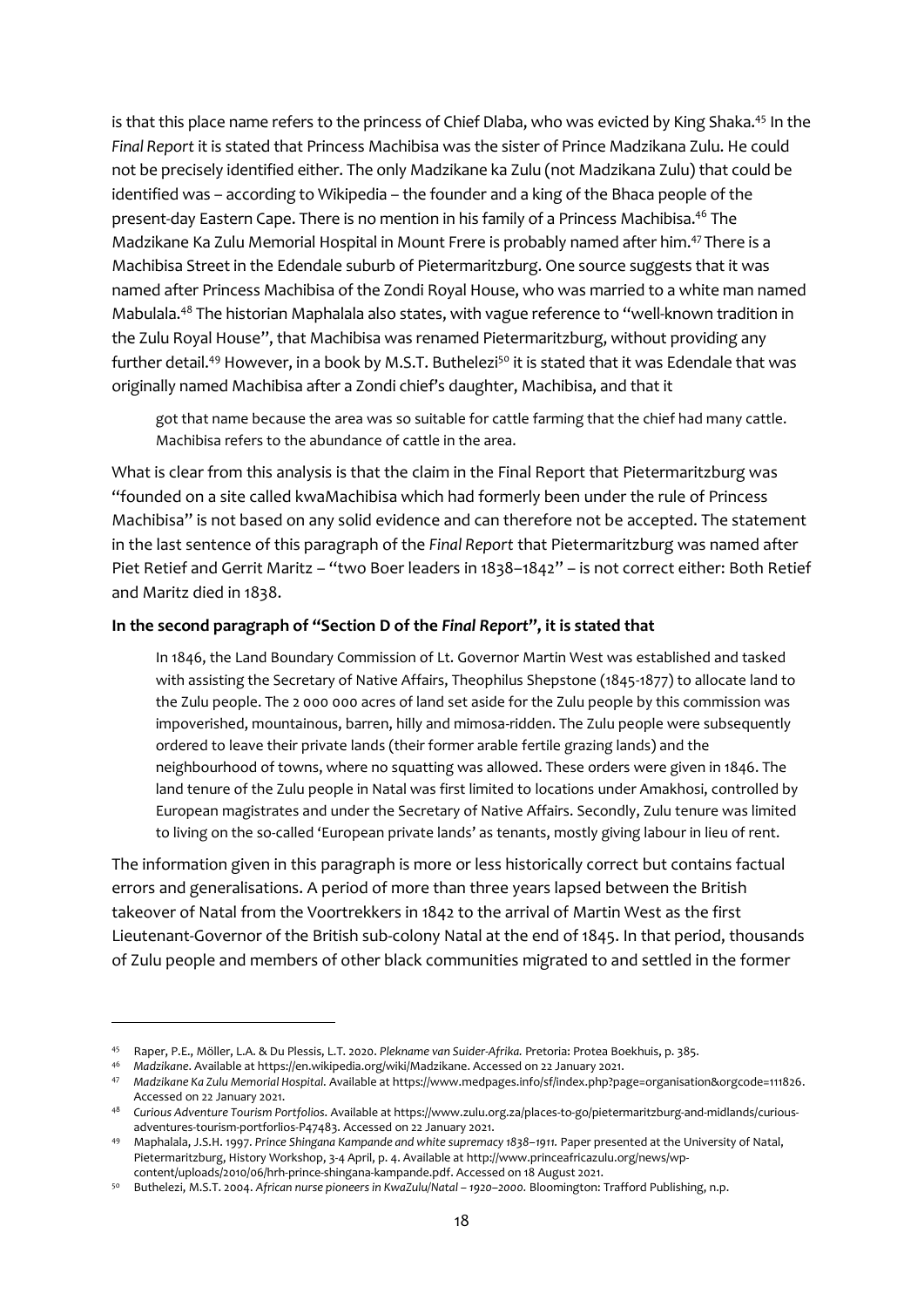Voortrekker republic, while many Voortrekkers left the area again. According to the historian Leonard Thompson,<sup>51</sup>

Natal had a population of about 100 000 Africans and 3 000 Afrikaners [when West arrived]. […] The Africans were scattered throughout the territory, their social and political cohesion pulverized by the events of the last three decades.

Henry Cloete, who had served as the British administrator of Natal before West's arrival,

had done virtually nothing to place African land-holding on a legal basis, beyond recommending that several areas should be set aside for their use. In March 1846 West appointed a Commission to give effect to this advice.

Theophilus Shepstone, the "Diplomatic Agent of the Native Tribes", was a member of and the driving force within this commission, which "defined the sites of four or five 'locations' (i.e. areas to be reserved for Africans) and several 'mission reserves'", but was disbanded in 1848 before it had completed its work. "Nevertheless, it laid the foundations of the [Natal] land system [...]" By the 1860s about 800 000 hectares of the 5 000 000 hectares of land in Natal had been allotted to Africans. Thompson writes that<sup>52</sup>

[m]ost of the locations (as they continued to be called) were immediately south of the Thukela river, but there were also locations south of Durban, west of Pietermaritzburg, and beneath the Drakensberg. The land varied in quality and included a great deal that was rocky and unsuited to cultivation. […] The Commission also recommended that each of the locations should be supervised by a Resident Agent with assistants, and a police force of white officers and African other ranks.

Theophilus Shepstone, who was Diplomatic Agent in Natal from 1845 to 1853 and Secretary for Native Affairs from 1853 to 1875, was in charge of the general administration of Natal's black population. He believed that features of pre-colonial life should be maintained in the 'locations'. Consequently, designated chiefs and indunas were given the authority to settle issues relating to 'Native Law'. According to Giliomee and Mbenga,<sup>53</sup>

Shepstone's system was remarkably successful in retaining peace and security in Natal, and simultaneously provided a steady flow of workers onto white farms and elsewhere. […] But it had flaws. For example, many Africans had no hereditary allegiances, and as they moved away from the locations, they shed what allegiances they might have had […] An important aspect of the Shepstone system was its use elsewhere, in other districts and states in South Africa, especially Zululand, Griqualand West and the Transvaal […] It was the Shepstone model more than any other that paved the way for the segregationist regimes of the twentieth century […]

The *Final Report* fails to mention the arrival of Indian indentured labourers in Natal in this period – a development which further complicated the issue of land ownership in South Africa.<sup>54</sup>

<sup>51</sup> Thompson, L. 1969. Co-operation and conflict: The Zulu Kingdom and Natal. In Wilson, M. & Thompson, L. (Eds.) *The Oxford history of South Africa – South Africa to 1870.* Oxford: Clarendon Press, pp. 373–375.

*<sup>52</sup> Ibid.* 

<sup>53</sup> Giliomee, H. & Mbenga, B. 2007. *New history of South Africa.* Cape Town: Tafelberg*,* p. 148.

<sup>54</sup> Pachai, B. 1971. *The international aspects of the South African Indian question 1860–1971*. Cape Town: C. Struik, especially chapter one.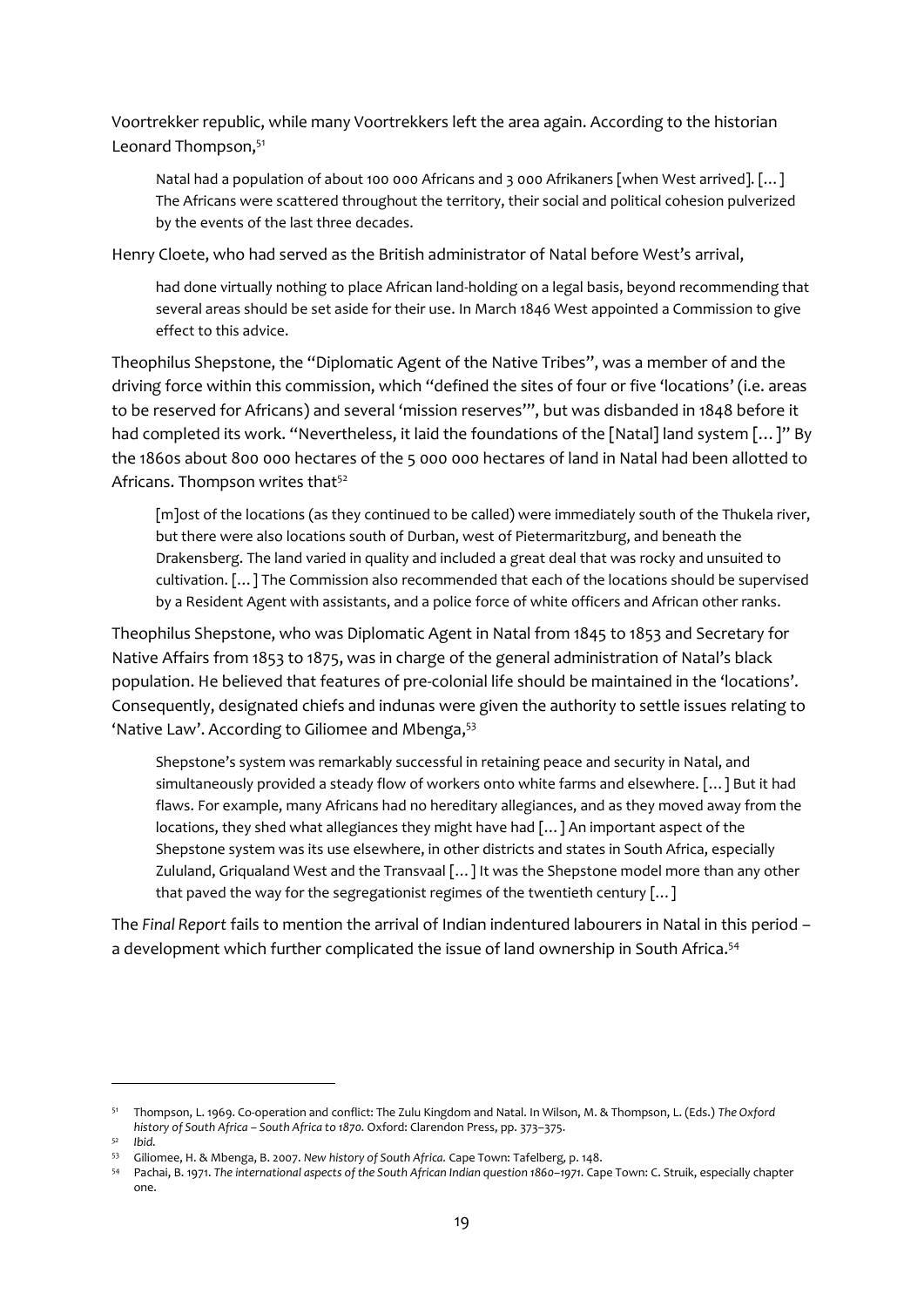## <span id="page-23-0"></span>**E. The British invasion of the Zulu Kingdom North of the Thukela and Mzinyathi Rivers – 1879**

## **Under the heading "E. THE BRITISH INVASION OF THE ZULU KINGDOM NORTH OF THE THUKELA AND MZINYATHI RIVERS – 1879", the next section of the** *Final Report* **states:**

The Zulu Kingdom under King Cetshwayo was the only independent African country remaining in South Africa when it was invaded by the British on 22 January 1879. Although the Zulu warriors bravely defended their kingdom, wiping out the entire British army at eSandlwana, they were eventually defeated when the British army burnt down their capital at oNdini on 4 July 1879. King Cetshwayo was captured at eNcome on 31 August 1879 and incarcerated at the Cape Castle and on the Oude Moulen farm. In 1887, England signed a convention with the Boers, ceding the whole Zulu territory, later known as the New Republic or the Vryheid district, which was 700 sq. miles, to the Boers. This was the best agricultural and pastoral land in the Zulu Kingdom. The rest of what was remaining of the Zulu Kingdom was annexed by England in the same year by Zululand proclamation No 2 of 1887. The Boers were also allowed by England to confiscate all the land of eMakhosini near Babanango, the sacred burial site for most of the Zulu kings, to be turned into farms of the Boers. The Boers were also allowed to occupy most of the fertile arable land along the Mhlathuze river in what became known as Proviso B.

There are a number of incorrect statements and distortions of historical reality in this paragraph. The statement in the first sentence that the Zulu Kingdom under King Cetshwayo was the only independent African country remaining in South Africa when it was invaded in January 1879, is simply not true. The Venda community of the Soutpansberg area in the north of the present Limpopo province was also still independent at that time, as was the Lobedu of the rain queen Modjadji and the Pedi of Sekhukhune.<sup>55</sup> It is also stated in the first sentence that the British invasion of the Zulu Kingdom began on 22 January 1879, but it actually began nine days earlier, at daybreak on 11 January. The first part of the second sentence of the *Final Report* praises the Zulu warriors for bravely defending their kingdom, but the claim that they wiped out "the entire British army at eSandlwana" is a massive exaggeration. The British forces that invaded the Zulu Kingdom in January 1879 consisted of three columns. Only one section of the central column was involved in the famous battle that took place on 22 January. They did suffer a massive defeat. Indeed, 1 250 men of the central column (almost one-third of their strength) were wiped out, since the Zulu, as was their custom, took no prisoners in the battle. However, the entire British army was not wiped out. On the contrary, as is pointed out in the *Final Report*, the British forces subsequently defeated the Zulu warriors. The final battle took place at Ulundi on 4 July 1879 and the invaders destroyed Cetshwayo's capital oNdini on the same day. Cetshwayo himself became a British prisoner of war, was exiled to the Cape Colony and was incarcerated on the Farm Oude Molen – not Moulen as stated in the *Final Report*. He even visited Britain, where he met Queen Victoria in 1882. By the time he returned to Zululand in 1883, he was only king in name of a broken kingdom.<sup>56</sup> He died late in 1883.

<sup>55</sup> See:

<sup>•</sup> Grobler, J. 2014. State formation and strife, 1850–1900. In Pretorius. F. (ed.). *A history of South Africa from the distant past to the present day.* Pretoria: Protea Boekhuis, pp. 164–165 & 167–168;

<sup>•</sup> Delius, P. 1983. *The land belongs to us. The Pedi polity, the Boers and the British in the nineteenth-century Transvaal.* London: Heinemann, pp. 181–246.

<sup>56</sup> Laband, J. 1995. *Rope of Sand. The Rise and Fall of the Zulu Kingdom in the Nineteenth Century.* Johannesburg: Jonathan Ball, pp. 219-227, 310-322; 331, 343-353; Van Zyl, M.C. 1968. Cetshwayo. In De Kock, W.J. (chief ed.). *Suid-Afrikaanse Biografiese Woordeboek Deel I.* Pretoria: Raad vir Geesteswetenskaplike Navorsing, pp. 167-168.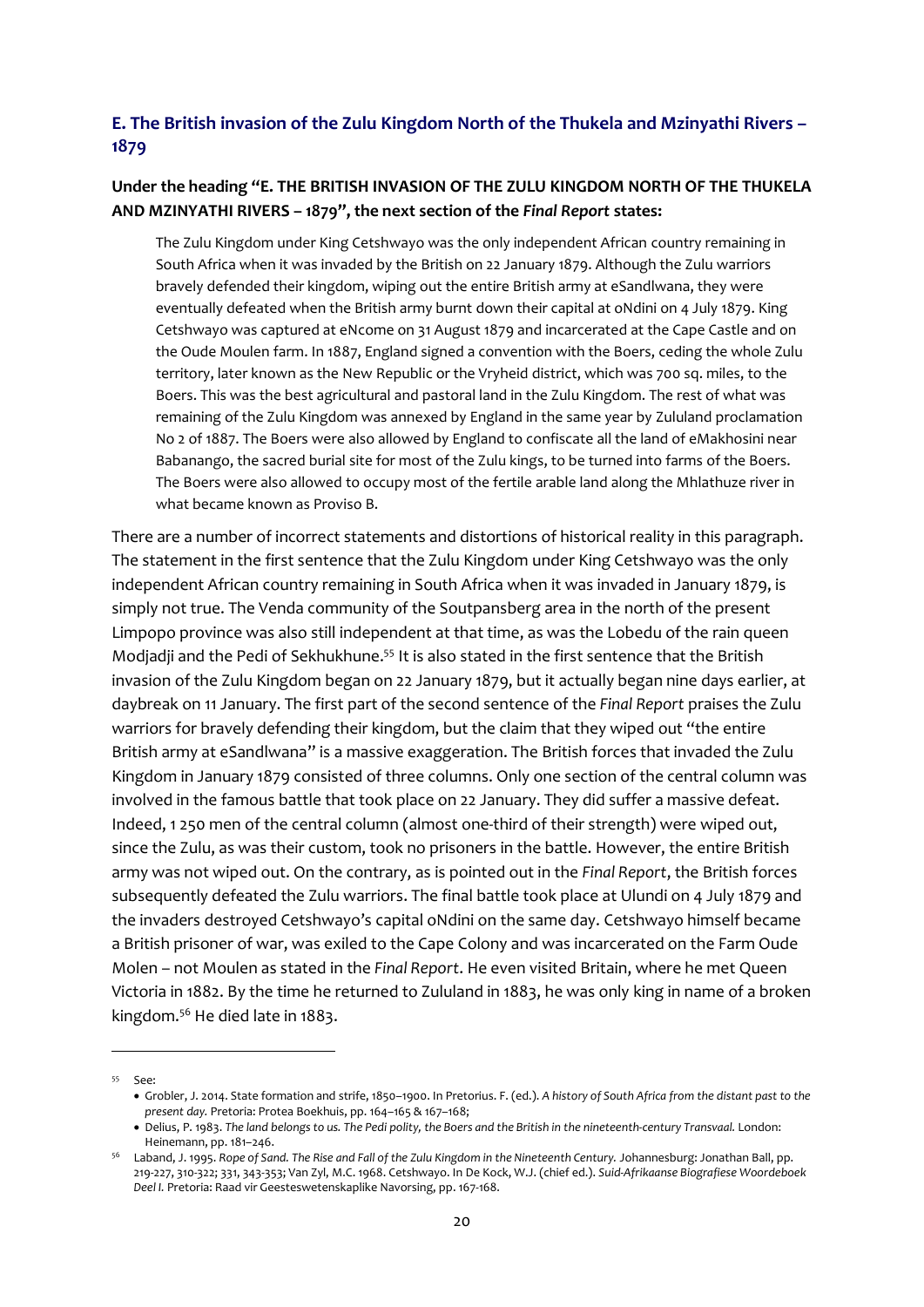The second part of the paragraph also contains factual errors and inaccuracies. It was the Usuthu, as the followers of the late King Cethswayo and of his son Dinuzulu kaCetshwayo were called, who had in 1883 already reached an agreement with the Boers to assist them against the onslaughts of Zibhebhu and Hanu. The outcome was that the combined forces of Dinizulu and the Boers who assisted him were victorious in battle over their enemies, thus rescuing the Zulu monarchy. The Boers who assisted him proclaimed Dinuzulu as the King of the Zulu in 1884 and the Usuthu recognised him as such. However, they were forced to pay an exorbitant price for their victory. Dinuzulu agreed to grant the Boers more than a million hectares of land as compensation for their assistance to him. The Boers then established this territory as the New Republic. The New Republic was incorporated into the ZAR as the Vryheid district in 1888. It certainly contained some of the choicest grazing lands as well as the emaKhosini valley, the sacred heart of the Zulu Kingdom itself, which meant that the graves of Dinizulu's royal ancestors were now officially on Boer farms. The *Final Report* correctly states that what was remaining of the Zululand was annexed by Great Britain (not by England) in 1887. The Boers were forced, however, in exchange for British recognition of the boundaries of the New Republic, to cede the territory known as Proviso B to Zululand, but the Boer owners of farms in this area were allowed to retain ownership at a nominal quit rent.<sup>57</sup>

#### <span id="page-24-0"></span>**F. The Zululand Lands Delimitation Commission 1902–1904**

### **Under the heading "F. THE ZULULAND LANDS DELIMITATION COMMISSION 1902-1904", the first paragraph of the next section of the** *Final Report* **states:**

The Zulu Kingdom north of the Thukela and Mzinyathi rivers was according to J L Masson, the surveyor-general 10 000 to 11 000 sq. miles. Before the establishment of the Zululand Lands Delimitation Commission of 1902-1904 under the chairmanship of Charles Saunders, the British in the former Kingdom of KwaZulu, north of the Thukela and Mzinyathi rivers besides occupying Proviso B, lived in the townships of eShowe and at Nondweni which was presumed to be a goldfield. The rest of the former Zulu Kingdom was under King Dinuzulu, Amakhosi and iziNduna. The British wanted Zululand to be opened up for British occupation similar to the demarcation of native reserves in Natal during the Land Boundary Commission of 1846. Charles Saunders told the commission that the land of the Zulu people would be cut smaller by his commission on demarcating Zulu Reserves, thus giving arable lands to the British (Europeans). He was nicknamed Mashiqela (a person who disrespects proper procedures) by the Zulu people because of his forceful manner of removing them from their ancestral lands. The report of this commission resulted in the establishment of 22 Zululand Reserves on dry unproductive land, for the sole occupation of the Zulu people.

This rather confusing paragraph does little to contribute to the debate on land ownership in South Africa. In the first sentence, the measurement *sq. miles* is outdated, while no indication is given of the time when the "Zulu Kingdom north of the Thukela and Mzinyathi rivier" had the size that is mentioned. It neither gives any indication when Masson was the Surveyor-General and of which area he was the Surveyor-General. In the second sentence, mention is made of the British in the "former Kingdom of KwaZulu, north of the Thukela and Mzinyathi riviers", without any indication who these British persons were (Traders? Farmers? Missionaries? Miners?). In the fifth sentence, mention is made of Saunders' evidence to "the commission", without explaining

<sup>57</sup> Laband, J. 1995. *Rope of sand. The rise and fall of the Zulu Kingdom in the nineteenth century.* Johannesburg: Jonathan Ball, pp. 370–377.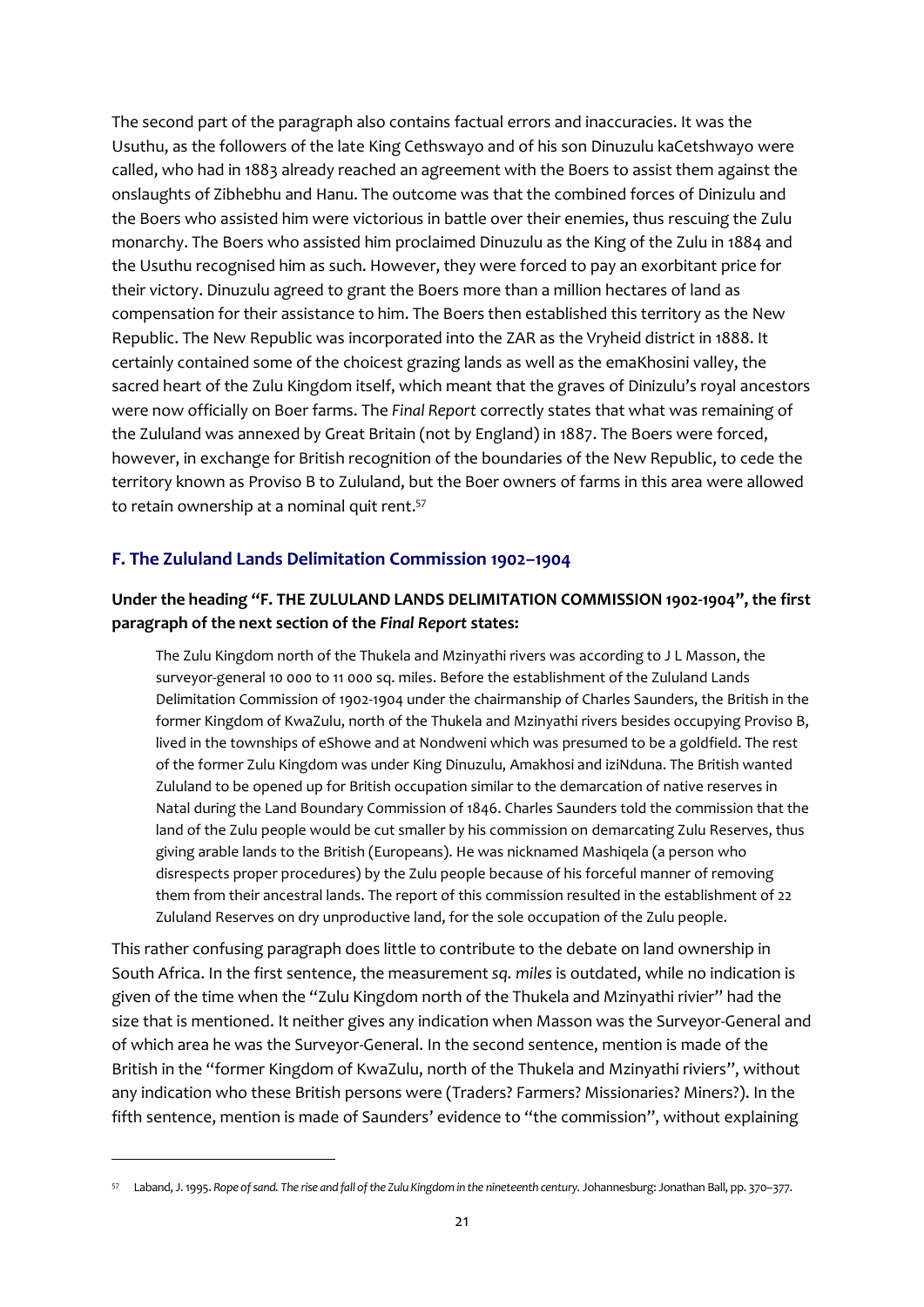before which commission he gave this evidence. A footnote does indicate that it was probably to the South African Native Affairs Commission (SANAC) of 1903–1905, but this Commission – which had a significant impact on the land policies of South African governments in the 20<sup>th</sup> century – is not even mentioned anywhere else in the *Final Report*. The mention of Saunders' nickname is of course totally out of place in a serious document. The reference to "dry, unproductive land" in the last sentence of the paragraph reflects a supposition rather than factual information. The historian John Laband provides clarity on the issues addressed in this paragraph:<sup>58</sup>

[Initially,] no white settlement had been permitted in the British Colony of Zululand, except for a limited number of mission stations and stores. But […] the British government had conceded at the time of the territory's incorporation into Natal [which took place in 1897] that the new Province of Zululand would eventually be thrown open to white farmers. […] [Consequently] on 1 August 1902, the Zululand Lands Delimitation Commission was set up to demarcate 'sufficient land' for 'native locations', and to set aside the rest for grants to whites. The Imperial Commissioner was Brigadier-General Sir John Dartnell […] [who was replaced by R.H. Beachcroft in 1904]; the Colonial Commissioner was […] C.J.R. [Charles] Saunders, now Chief Magistrate and Civil Commissioner for the Province of Zululand. In going about their task, the commissioners […] were consciously 'actuated by a desire to exclude from the Reserves, which were to be inalienable, as much land as [they] conscientiously could'. [...] The consequence was that in the Commission's final report, submitted on 18 October 1904, 1 057 467 hectares of Zululand (or 40.2 per cent of its total area) were set aside for white purchase and occupation, and 1 573 047 were left for black reserves. [...] Those Zulu who found themselves living on land set aside to be transformed into white privately owned sugar and wattle plantations and who could not be accommodated as workers on these farms were reduced to the status of squatters on lands their forebears had sometimes held since the time of Shaka and before and were made subject to summary eviction to the Reserves.

#### **In the second paragraph of Section F of the** *Final Report,* **it is stated that**

[t]he Second Anglo-Boer War (Oct 1899 – May 1902) resulted in victory for the British against the Boers and led to the formation of the Union of South Africa in 1910. The union, which consisted of the Cape, Natal, Transvaal and Orange Free State colonies, was a unitary state under the British crown and under dominion of the local white minority. The British and the Boers united for the sake of their survival and to face in a united manner what they, years later, called the Swart Gevaar (African danger). In 1912, the Union Parliament introduced the Draft Native Settlement Bill. The Secretary for Native Affairs called upon all magistrates in the Union of South Africa in Circular No.4 to submit estimates of the number of 'squatters' and 'servant' who were to be evicted when the Draft Native Settlement Bill of 1912 became law on 30 June 1913. The Natives Act of June 30 1913 was the cornerstone of territorial segregation in South Africa. This Act prohibited all Africans from purchasing land already usurped by Europeans. Furthermore, it gave European farmers the right to eject Africans from land on which they had been living for generations.

In the first three sentences of the paragraph, the Unification of South Africa is discussed. The Union, formed in 1910, consisted of four provinces, not colonies. The short and sweet assumption that the British and the Boers united for the sake of their survival against the "Swart Gevaar" again reflects a selective approach to historical reality. The "Swart Gevaar" (B*lack Peril* would be the correct translation, and not *African danger*, since it had nothing to do with Africa as a concept) notion surfaced during the political campaigns that preceded the general parliamentary elections of 1929 and was used to warn white voters against the threat of miscegenation and

<sup>58</sup> Laband, J. 1995. *Rope of sand. The rise and fall of the Zulu Kingdom in the nineteenth century.* Johannesburg: Jonathan Ball, pp.pp. 437–438.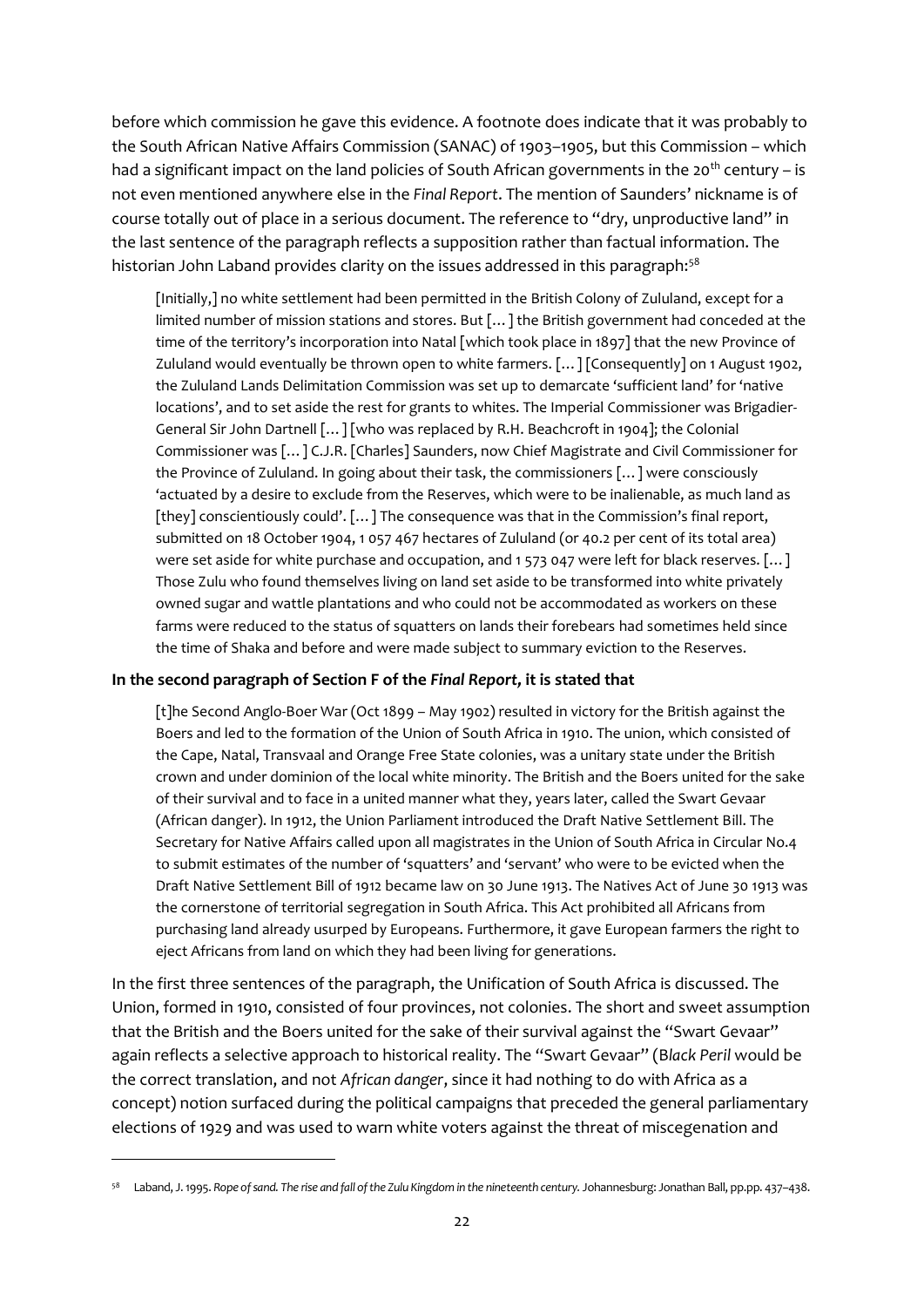white "degeneration" in unsegregated South African cities.<sup>59</sup> The architects of the Union certainly did consider the value of a united stand on the "race question", but for men like Jan Smuts, who was the driving force in the unification process, the racial issue in relation to conciliation between Afrikaans- and English-speaking white South Africans, and the potential economic and strategic advantages of such unification, were even more important factors at that time.<sup>60</sup>

The topic in the latter part of the paragraph is the Natives Land Act (No 27 of 1913), on which a few superficial comments are made. This Act had its roots in the report of the inter-colonial SANAC of 1903–1905, often called the Lagden Commission after its Chairman, Sir Godfrey Lagden. Indeed, as pointed out by Oakes, 61

the bulk of the commission's recommendations revolved around ways of creating separate, different worlds for the black and white communities of the country.

Wide-ranging recommendations were made on the division of land according to white and black territories. They specifically pointed out that the "traditional homelands" of the indigenous communities should be protected by legislation against further white encroachment. However, the commissioners did not want to give those communities "too much" land, since that could hinder the provision of black labour for the mines. The SANAC report became the blueprint for the course taken by the segregation policy in South Africa in many ways. A number of its recommendations were embodied in the Natives Land Act, which was passed in Parliament in 1913. In terms of this Act, existing reserves, mission reserves, traditional tribal lands and some farms that were in private or tribal possession were identified for black people's exclusive possession.

Black people were not allowed to buy land outside these demarcated areas unless specific permission to do so was granted by the Governor-General. A schedule to the Act declared which land was to be regarded as "native areas". These scheduled areas comprised a total of 8,9 million hectares or less than 8% of the Union's land area. The Act furthermore defined the nature of black land tenancy, but this was not applied uniformly in all the provinces of the Union. It meant in practice that in the Free State black sharecropping would immediately become illegal and the number of black tenants on farms would be severely restricted.<sup>62</sup> The *Final Report* is certainly correct in stating that black Africans were in terms of this Act ejected from land on which they had been living for generations, as documented by among others the authors Richard Msimang and Sol Plaatje,<sup>63</sup> but fails to provide more precise details.

<sup>59</sup> Worden, N. 1994. *The making of modern South Africa: Conquest, segregation and apartheid.* Oxford: Blackwell, p. 77.

<sup>60</sup> Steyn, R. 2015. *Jan Smuts, unafraid of greatness.* Johannesburg: Jonathan Ball Publishers, p. 52.

<sup>61</sup> Oakes, D. (Ed.). 1992. *Reader's Digest illustrated history of South Africa – The real story.* Second edition. Cape Town: The Reader's Digest Association Limited, p. 313.

 $62$  See:

<sup>•</sup> Scher, D.M. 2014. Post-war race relations, 1902–1948. In Pretorius. F. (Ed.). *A history of South Africa from the distant past to the present day.* Pretoria: Protea Boekhuis, p. 271.

<sup>•</sup> Oakes, D. (Ed.). 1992. *Reader's Digest illustrated history of South Africa – The real story.* Second edition. Cape Town: The Reader's Digest Association Limited, p. 313.

<sup>•</sup> Giliomee, H. & Mbenga, B. 2007. *New history of South Africa.* Cape Town: Tafelberg*,* p. 233.

<sup>63</sup> See:

<sup>•</sup> Msimang, R.W. 1996. *Natives Land Act 1913. Specific cases of evictions and hardships, etc.* Cape Town: Friends of the South African Library.

<sup>•</sup> Plaatje, S.T. 1982. *Native life in South Africa before and since the European War and the Boer rebellion.* Johannesburg: Ravan Press edition, pp. 78–99.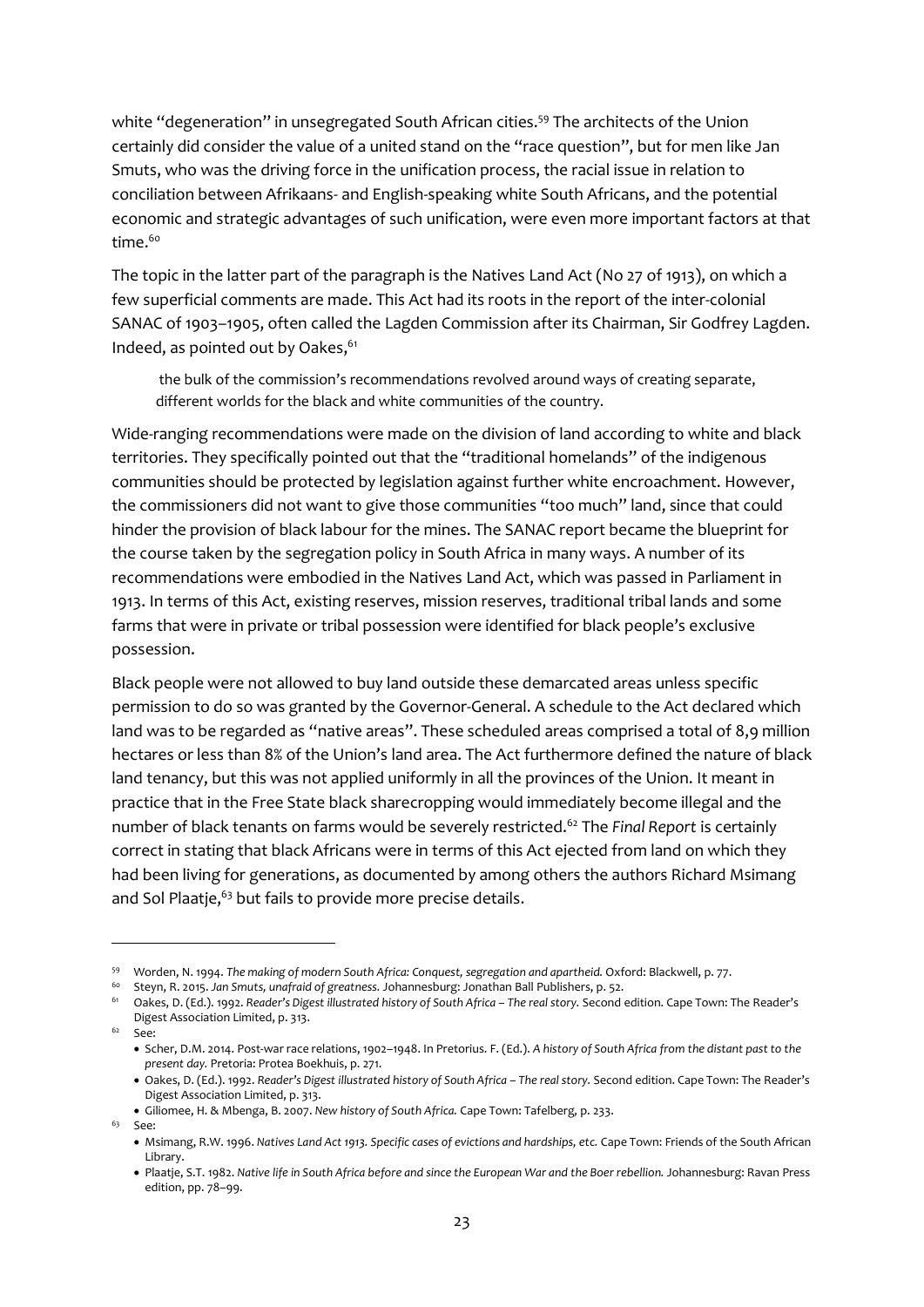## <span id="page-27-0"></span>**G. Conclusion**

#### **Under the heading "G. CONCLUSION", the first paragraph of the next section of the** *Final Report* **states:**

The above summary has attempted to show how European nations (Britain and the Netherlands) invaded and confiscated African land. It should be remembered that the European nations did not buy the land. The land was subsequently distributed to European settlers as private farms without any payment by the beneficiaries. Ungqingetshe esibhekene nawo (The stalemate facing us) on claiming the indigenous African land is the fact that on the confiscation of African land, the Europeans erased most evidence which Africans seek to use to prove lawful customary ownership of their ancestral lands. Graves and residential sites of Africans on some European farms were deliberately destroyed to wipe out evidence in many cases.

The statement in the first sentence is partly incorrect: the Netherlands (or Dutch) nation never invaded any part of South Africa and never confiscated land on this continent. Britain, on the other hand, did invade and occupy parts of South Africa, including ancestral lands of indigenous communities. It is true that the British did not buy the land which they occupied from the indigenous communities. The vague statement that the land was subsequently distributed to European settlers as private farms without any payment by the beneficiaries is at best partly correct. The *Final Report* does not indicate who the agency was that distributed the land to European settlers, but it could only have been the British authorities. The VOC (not the Dutch nation) also made land grants to settlers, called free burghers, and later to the trekboers. Those free burghers and trekboers who occupied land were in most areas, such as the Cape Colony, forced to pay some sort of land tax to the authorities. The Voortrekkers and subsequently the Boers did in a number of cases enter into land transactions with indigenous communities, who granted land to them in exchange for payment in the form of cattle or for services rendered. Examples include the treaties between the Voortrekkers and the Zulu Kings Dingane and Mpande, the land transaction between the Voortrekkers and Kgosi Makwana, and the Boers and King Dinuzulu.<sup>64</sup> Boers who participated in the establishment of the Voortrekker and the Boer Republics were then granted farms in those areas.

The accusation is then made that

the Europeans erased most evidence which Africans seek to use to prove lawful customary ownership of their ancestral lands. Graves and residential sites of Africans on some European farms were deliberately destroyed to wipe out evidence in many cases.

This clumsy distortion of historical reality deserves nothing but rejection. The mere fact that no examples of actions of this kind are mentioned in the *Final Report*, indicates that the authors of the accusation have no knowledge of any specific case where this is supposed to have happened. The use of the word *European* in the accusation is moreover again problematic and begs the question: which Europeans? Facts is that numerous sites on privately owned farms that bear witness to indigenous societies who previously lived there, including the remains of graves and

<sup>64</sup> Van der Merwe, P.J. 1986. *Die Matebeles en die Voortrekkers. Argiefjaarboek vir Suid-Afrikaanse Geskiedenis* 49(2). Pretoria: Government Printer, pp. 271–275.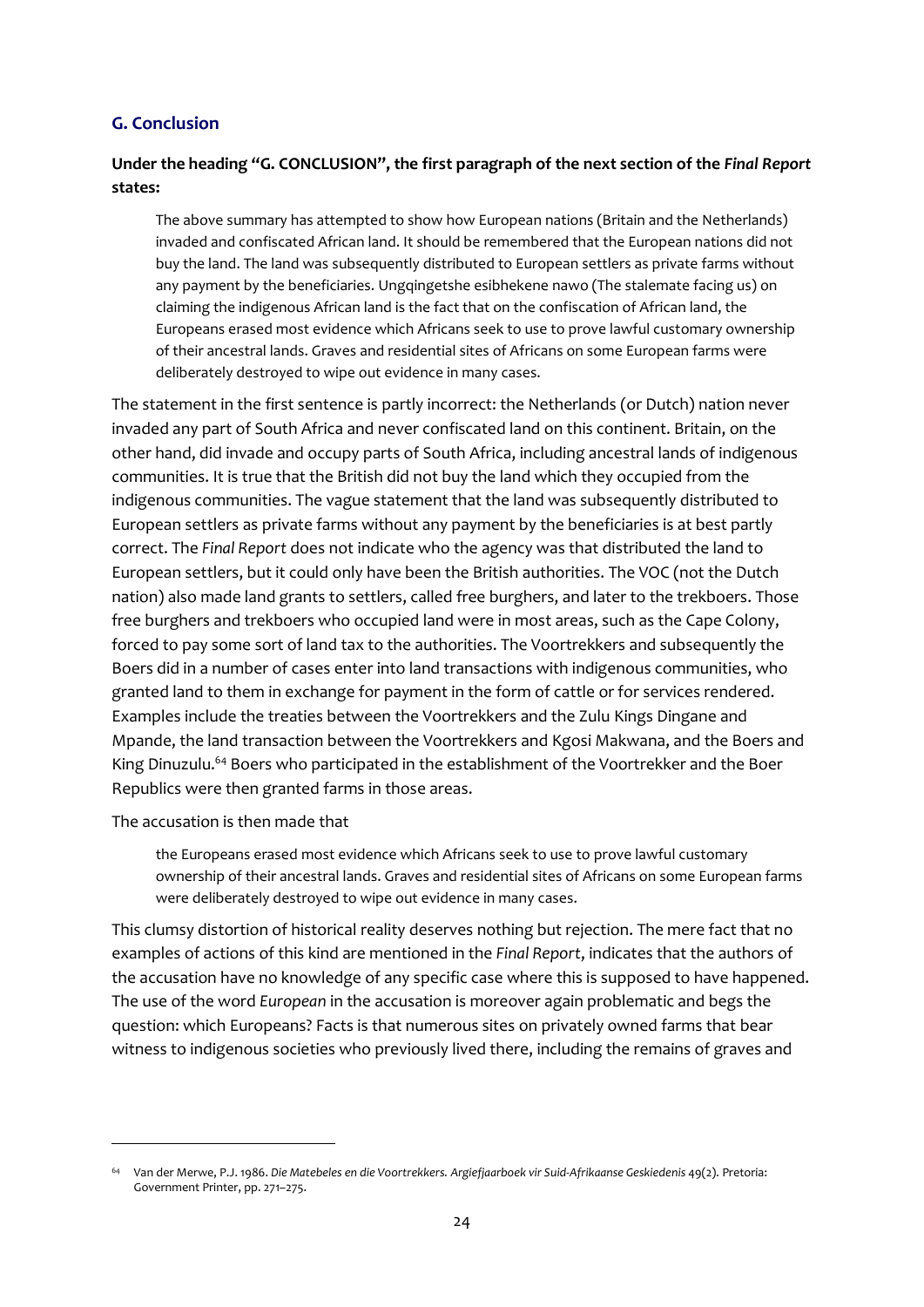residential sites, have been deliberately preserved by the white owners of these farms. Examples include:<sup>65</sup>

- the Matjies River Cave near Knysna and the Cape St Blaize Cave at Mossel Bay in the Western Cape;
- the rock engravings in Cave 1 on the farm Kalkoenkraal near Aliwal North and the Klasies River Caves Complex on the farms Geelhoutboom and Sandpunt, Humansdorp district, Eastern Cape;
- the Wonderwerk Cave on the farm Wonderwerk near Kuruman and the Old Stecularite Mine on the farm Gatkoppies near Postmasburg in the Northern Cape;
- the graves of Zulu kings Zulu (Nkosinkulu), Phunga, Mageba, Ndaba, Jama, Senzangakhona and Dinuzulu on the farms Heelgoed, Welgekozen, Pandasgraf en Koningsdal in the Emakhosini Valley and the Mgoduyanuka ruins on the farm Zuurlager, Bergville district, in KwaZulu-Natal;
- a cave with prehistoric paintings on the farm Schaapplaats, in the Bethlehem district, and the remains of an early Sotho settlement on the farm Sedan, Lindley district, in the Free State;
- the archaeological site in the Melville Koppies Nature Reserve, Johannesburg, and the Klip River Quarry, a Stone Age site on the farm Klipplaatsdrift near Vereeniging in Gauteng;
- prehistoric stone ruins on the farm Blaauwboschkraal, near Belfast, the stone hut village, presumably inhabited by a Kgatla community earlier than the 19th century, on the farm Tafelkop, near Ermelo and the ancient, ruined walls at Mapoch's Caves near Roossenekal in Mpumalanga;
- the archaeological site on the farm Hartbeespoort, near Broederstroom, and the rock engravings on the farm Bosworth, previously known as Doornhoek 24, near Klerksdorp in Northwest; and
- the Mapungubwe site on the farm Greefswald (which is at present part of the Mapungubwe National Park) and the ruins of an ancient village on the farm Verdun, both in Limpopo.

It is quite true that in some cases farmers, road builders, vandals and even local authorities destroy historical and archaeological sites, but this is mostly done out of ignorance about the value of those sites.

## **In the second paragraph of Section G of the** *Final Report,* **it is stated that**

The ancestors of Africans who were evicted from their lands could neither read nor write. Therefore, it is very difficult for their descendants to prove that they ever lived on the so-called "European farms". There is, however abundant proof that the Europeans invaded and confiscated the land of the African people from 1652 onwards; a process which was comprehensively concluded with the annexation of KwaZulu, the last independent African State, through the promulgation of the Zulu Annexation Act of 1897.

The first sentence of this paragraph consists of a generalisation which can be interpreted as an insult to the many black South Africans who could read and write by the time many of the

<sup>65</sup> See:

<sup>•</sup> Oberholster, J.J. 1972. *The historical monuments of South Africa.* Cape Town: National Monuments Council, pp. 129, 200, 224, 272, 292, 293, 326 & 332.

<sup>•</sup> Richardson, D. 2001. *Historic sites of South Africa.* Cape Town: Struik Publishers, pp. 8, 29, 61, 63, 113–114, 123, 167, 182, 197, 215, 217, 252, 253, 260, 263 & 264.